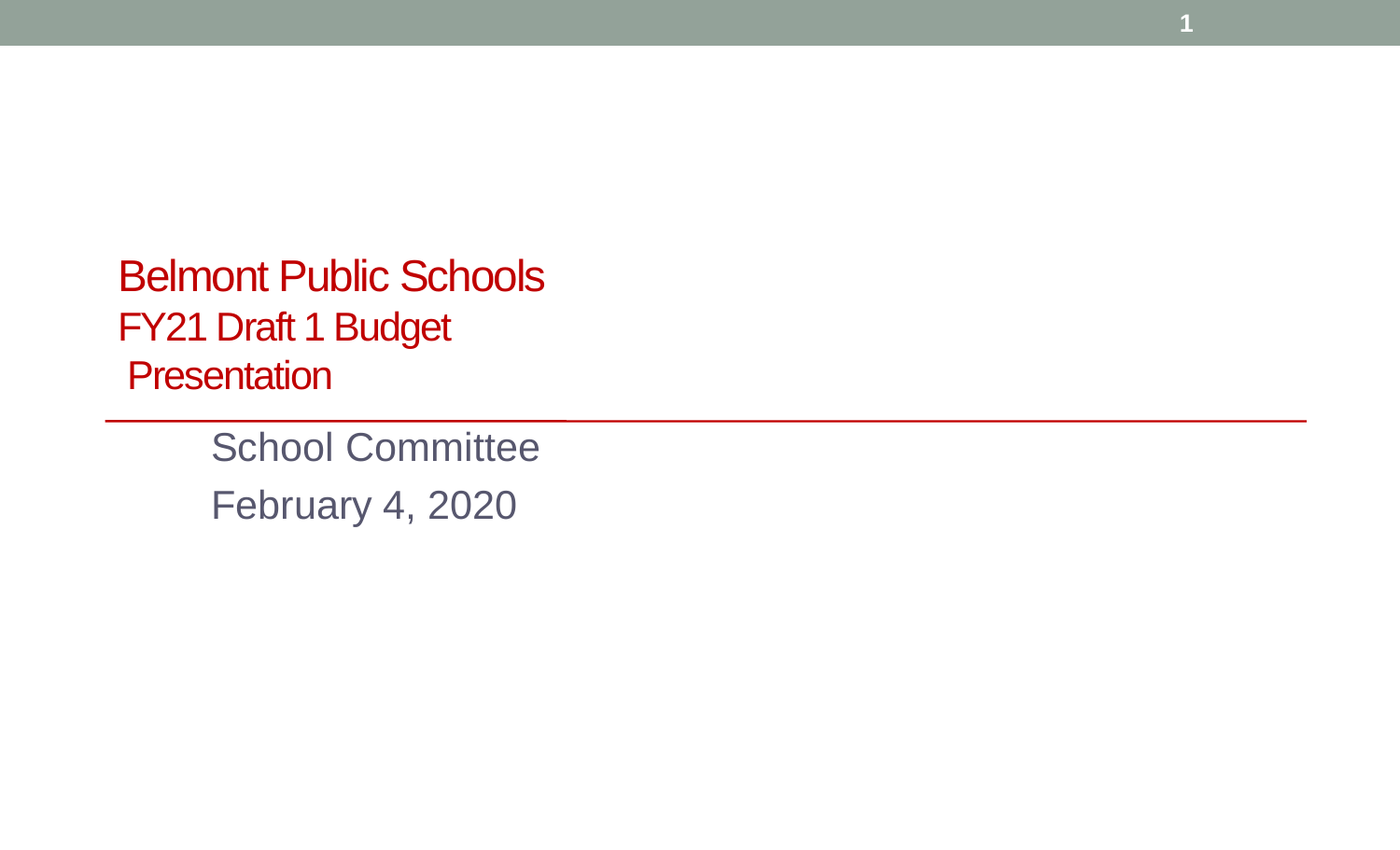# FY21 Budget Process

- 1. Using FY20 to Inform FY21
	- 1. Context of Expenditures
	- 2. Context of Revenue
	- 3. Budget History and Current Status

# 2. Recognition of Enrollment and Class Size Issues

- 1. Overall Enrollment Trend
- 2. Enrollment by Level
- 3. Enrollment Projections
- 4. Enrollment Subcategories

# 3. FY21 Budget Planning

- 1. Cost Drivers
- 2. Financial Highlights
- 3. Technical Budget Assumptions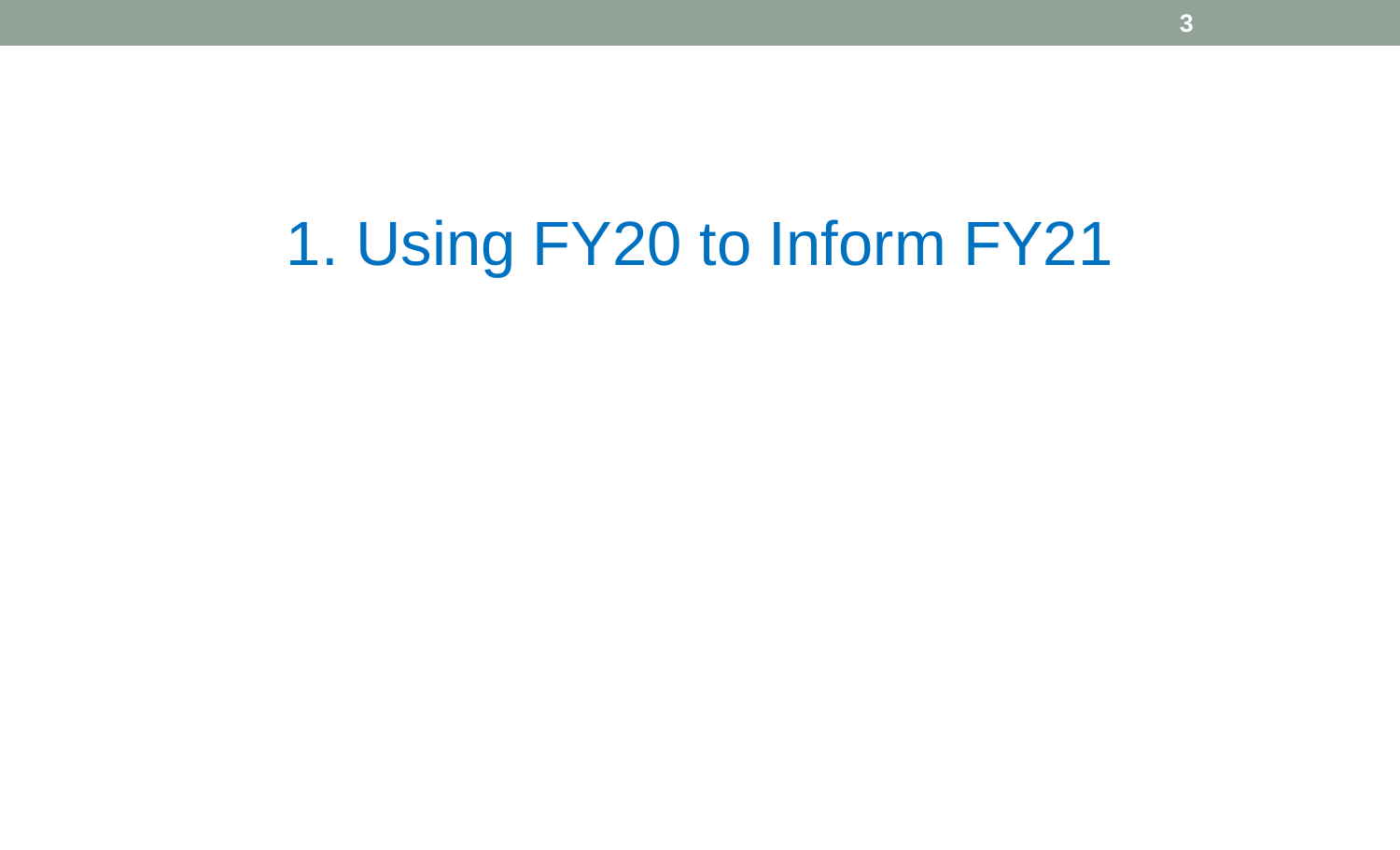1. Context of Expenditures

In FY20 we:

- Are monitoring the FY20 Q2 to ensure a balanced budget in June.
- Are monitoring Special Education budget lines to ensure our funding is in line with our 3-year Out-of-District Funding Plan.

**4**

• Meeting with the Leadership Council to guide our strategic plan.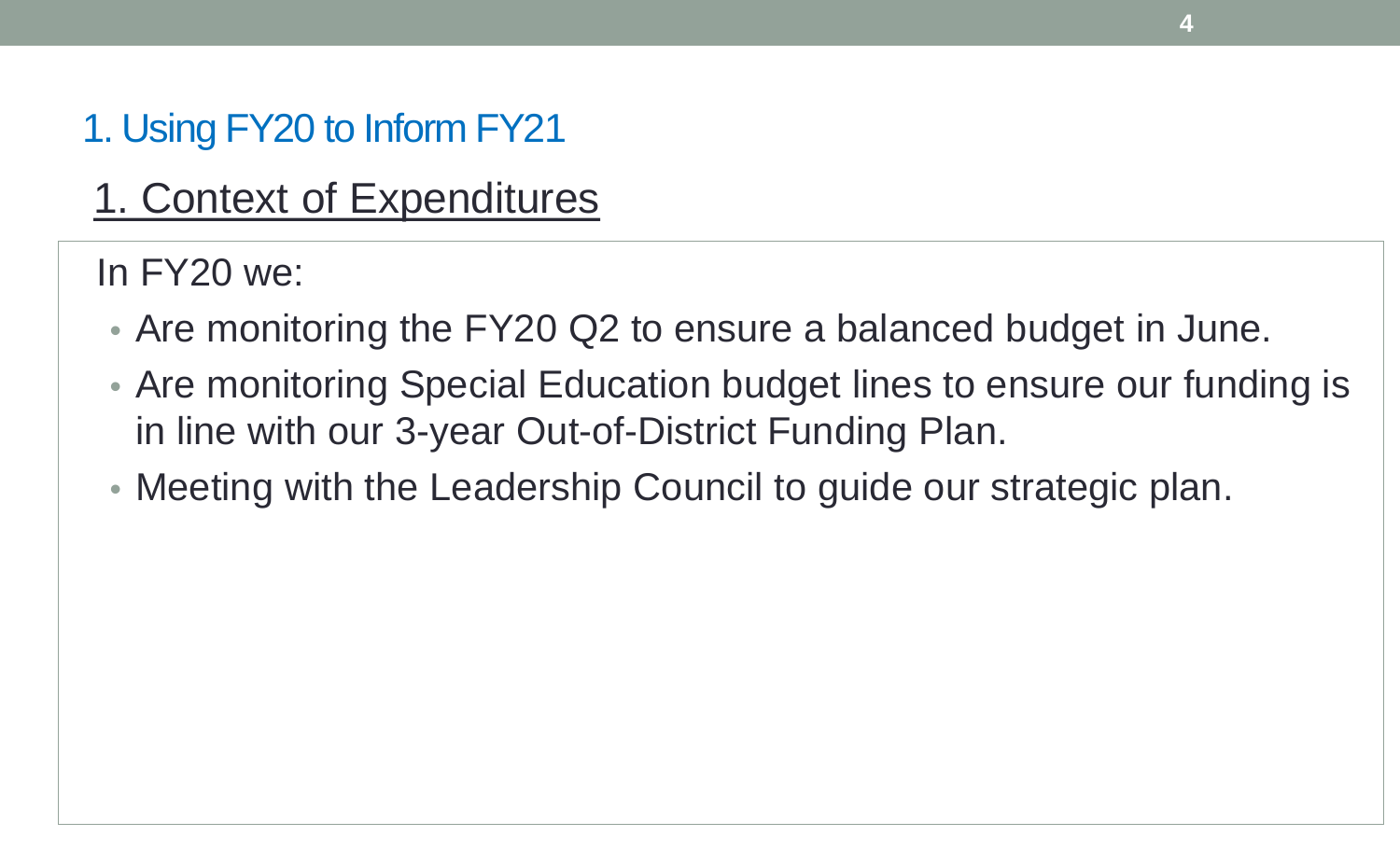# Per Pupil Spending

- Review of per pupil spending report by the Department of Elementary and Secondary Education (DESE) from FY11-FY18 (the most recent year available)
- Cohort districts include:
	- Comparable districts
	- Neighboring communities
- Listing of districts:

| Acton-Boxborough Concord |                                | <b>Newton</b> | Wellesley   |
|--------------------------|--------------------------------|---------------|-------------|
| Arlington                | <b>Concord Carlisle Sharon</b> |               | Westborough |
| <b>Bedford</b>           | Dover                          | Sherborn      | Westford    |
| <b>BELMONT</b>           | Dover-Sherborn                 | Sudbury       | Weston      |
| <b>Brookline</b>         | Lexington                      | Waltham       | Westwood    |
| <b>Burlington</b>        | Marblehead                     | Watertown     | Winchester  |
| Cambridge                | Milton                         | Wayland       |             |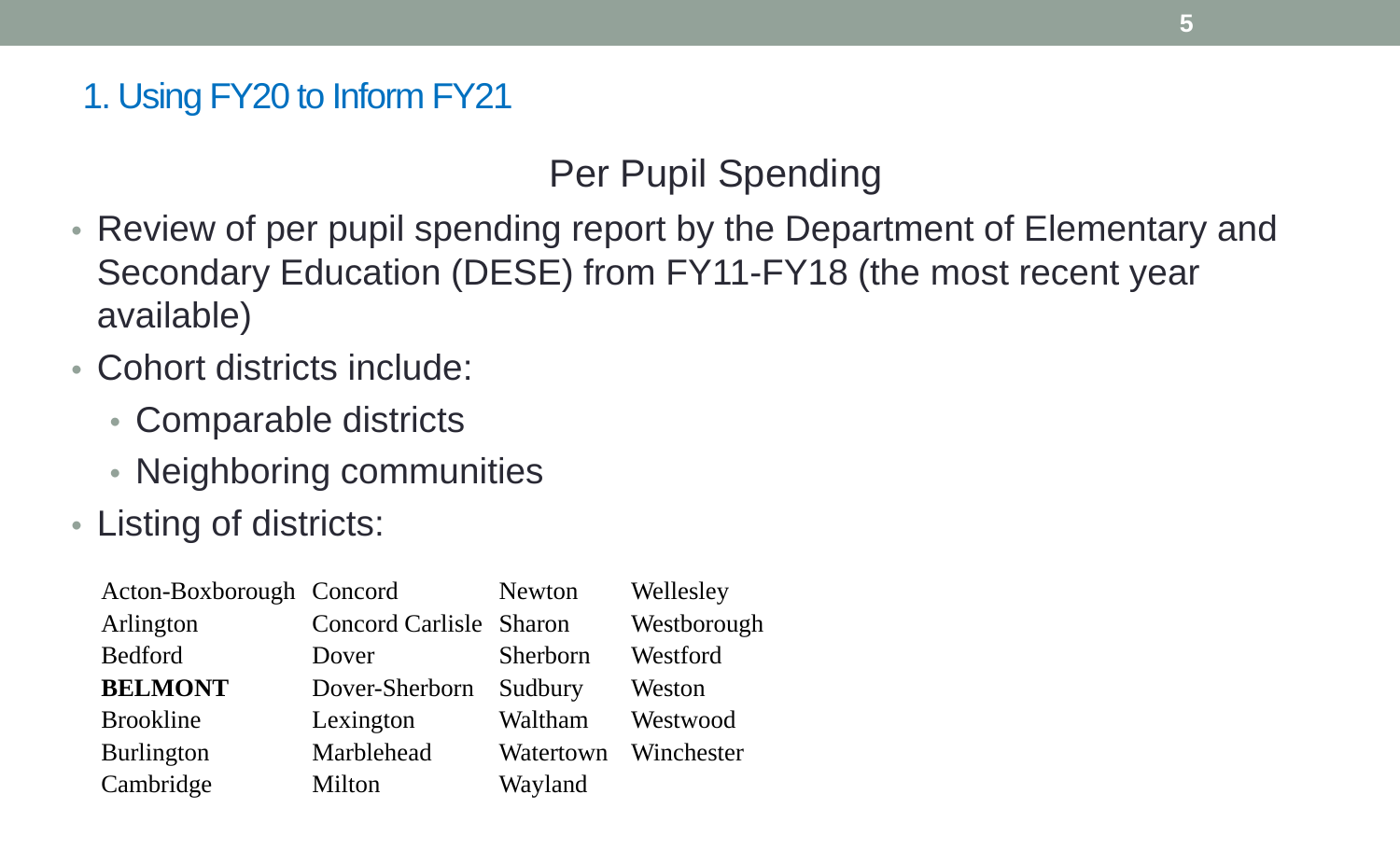Findings

- Belmont has consistently spent less on a per pupil basis than the state average, and the average of cohort districts
- Belmont ranks  $24<sup>th</sup>$ ,  $25<sup>th</sup>$  or  $26<sup>th</sup>$  in per pupil spending among 27 cohort districts from FY11-FY18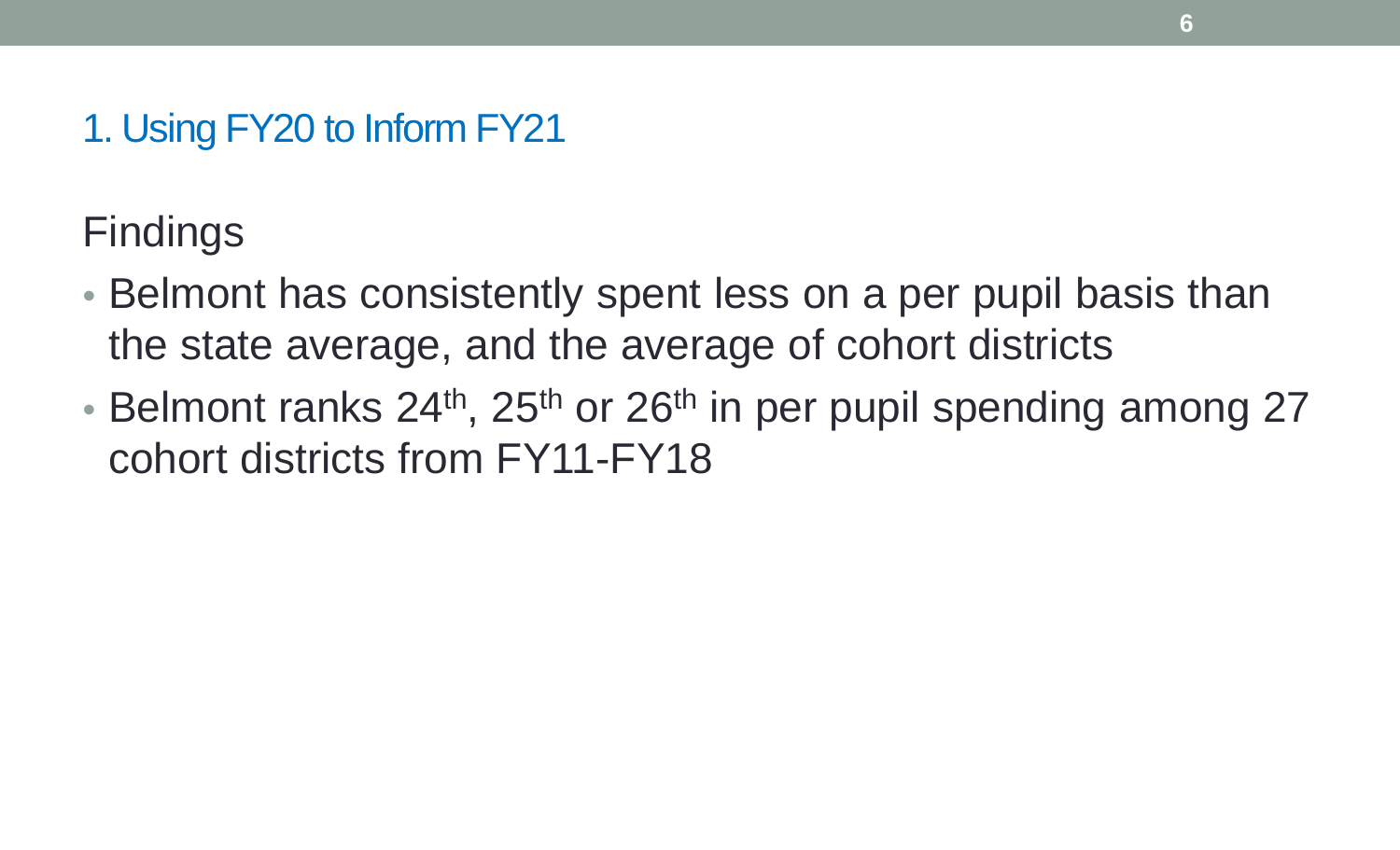### PER PUPIL SPENDING: BELMONT VS STATE AVERAGE AND COHORT DISTRICTS FY11-FY18 (1 of 3)

|                | <b>DISTRICT</b>      | <b>FY11</b><br>\$ | <b>FY11</b><br><b>RANK</b> | <b>FY12</b><br>Ś | <b>FY12</b><br><b>RANK</b> | <b>FY13</b><br>\$ | <b>FY13</b><br><b>RANK</b> | <b>FY14</b><br>$\mathsf{\hat{S}}$ | <b>FY14</b><br><b>RANK</b> | <b>FY15</b><br>$\mathsf{\mathsf{S}}$ | <b>FY15</b><br><b>RANK</b> | <b>FY16</b><br>\$ | <b>FY16</b><br><b>RANK</b> | <b>FY17</b><br>\$ | <b>FY17</b><br><b>RANK</b> | <b>FY18</b><br>\$ | <b>FY18</b><br><b>RANK</b> |
|----------------|----------------------|-------------------|----------------------------|------------------|----------------------------|-------------------|----------------------------|-----------------------------------|----------------------------|--------------------------------------|----------------------------|-------------------|----------------------------|-------------------|----------------------------|-------------------|----------------------------|
|                | 1 Cambridge          | 26,305            | $\mathbf{1}$               | 27,018           | $\mathbf{1}$               | 27,474            | $\mathbf{1}$               | 27,163                            | $\mathbf{1}$               | 27,569                               | $\mathbf{1}$               | 28,399            | $\mathbf{1}$               | 29,206            | $\mathbf{1}$               | 29,520            | $\mathbf{1}$               |
|                | 2 Weston             | 19,352            | 4                          | 19,915           | $\overline{3}$             | 20,579            | 3                          | 21,653                            | $\overline{2}$             | 22,768                               | 3                          | 23,899            | $\overline{2}$             | 24,458            | $\overline{2}$             | 25,367            | $\overline{2}$             |
| 3 <sup>1</sup> | Dover                | 17,607            | 5                          | 18,313           | 5                          | 19,323            | $\overline{4}$             | 21,336                            | 3                          | 24,263                               | $\overline{2}$             | 23,233            | $\overline{3}$             | 23,335            | 3                          | 24,039            | 3                          |
| $\overline{4}$ | Concord-<br>Carlisle | 20,066            | $\overline{2}$             | 20,525           | $\overline{2}$             | 20,751            | $\overline{2}$             | 20,446                            | 4                          | 20,760                               | 4                          | 21,585            | $\overline{4}$             | 21,877            | 4                          | 22,472            | 4                          |
|                | 5 Watertown          | 16,008            | 12                         | 16,493           | 10                         | 17,279            | $\overline{7}$             | 17,292                            | 11                         | 20,134                               | 5                          | 20,801            | 5                          | 21,539            | 5                          | 21,795            | 5                          |
|                | 6 Burlington         | 15,008            | 16                         | 15,893           | 14                         | 16,643            | 14                         | 17,700                            | $\overline{7}$             | 19,238                               | 8                          | 19,866            | $\overline{7}$             | 20,671            | 7                          | 21,750            | 6                          |
| $\overline{7}$ | Waltham              | 19,741            | $\overline{3}$             | 18,899           | 4                          | 18,866            | 6                          | 19,502                            | 5                          | 19,940                               | 6                          | 20,242            | 6                          | 20,673            | 6                          | 21,649            | 7                          |
| 8              | Dover-<br>Sherborn   | 16,495            | 10                         | 16,434           | 11                         | 17,123            | 10                         | 17,650                            | 8                          | 18,673                               | 9                          | 18,999            | 10                         | 20,253            | 8                          | 20,970            | 8                          |
| 9 <sup>1</sup> | Wellesley            | 15,421            | 13                         | 15,085           | 16                         | 17,232            | 8                          | 17,108                            | 14                         | 18,289                               | 10                         | 18,636            | 13                         | 19,934            | 9                          | 20,381            | 9                          |
| 10             | <b>Brookline</b>     | 16,556            | 8                          | 16,626           | 8                          | 16,924            | 12                         | 17,291                            | 12                         | 17,652                               | 14                         | 18,866            | 11                         | 19,649            | 10                         | 19,922            | 10                         |
| 11             | Concord              | 16,637            | $\overline{7}$             | 16,893           | 6                          | 16,098            | 16                         | 16,457                            | 15                         | 17,517                               | 16                         | 19,169            | 8                          | 19,324            | 11                         | 19,916            | 11                         |
| 12             | Sherborn             | 15,129            | 15                         | 15,720           | 15                         | 19,317            | 5                          | 18,378                            | 6                          | 19,534                               | $\overline{7}$             | 19,135            | 9                          | 18,553            | 13                         | 19,463            | 12                         |
| 13             | Newton               | 16,397            | 11                         | 16,400           | 12                         | 17,141            | 9                          | 17,581                            | $\overline{9}$             | 18,096                               | 11                         | 18,779            | 12                         | 19,095            | 12                         | 19,396            | 13                         |
|                | 14 Bedford           | 16,963            | 6                          | 16,600           | 9                          | 16,993            | 11                         | 17,226                            | 13                         | 17,839                               | 13                         | 18,120            | 14                         | 17,959            | 16                         | 18,903            | 14                         |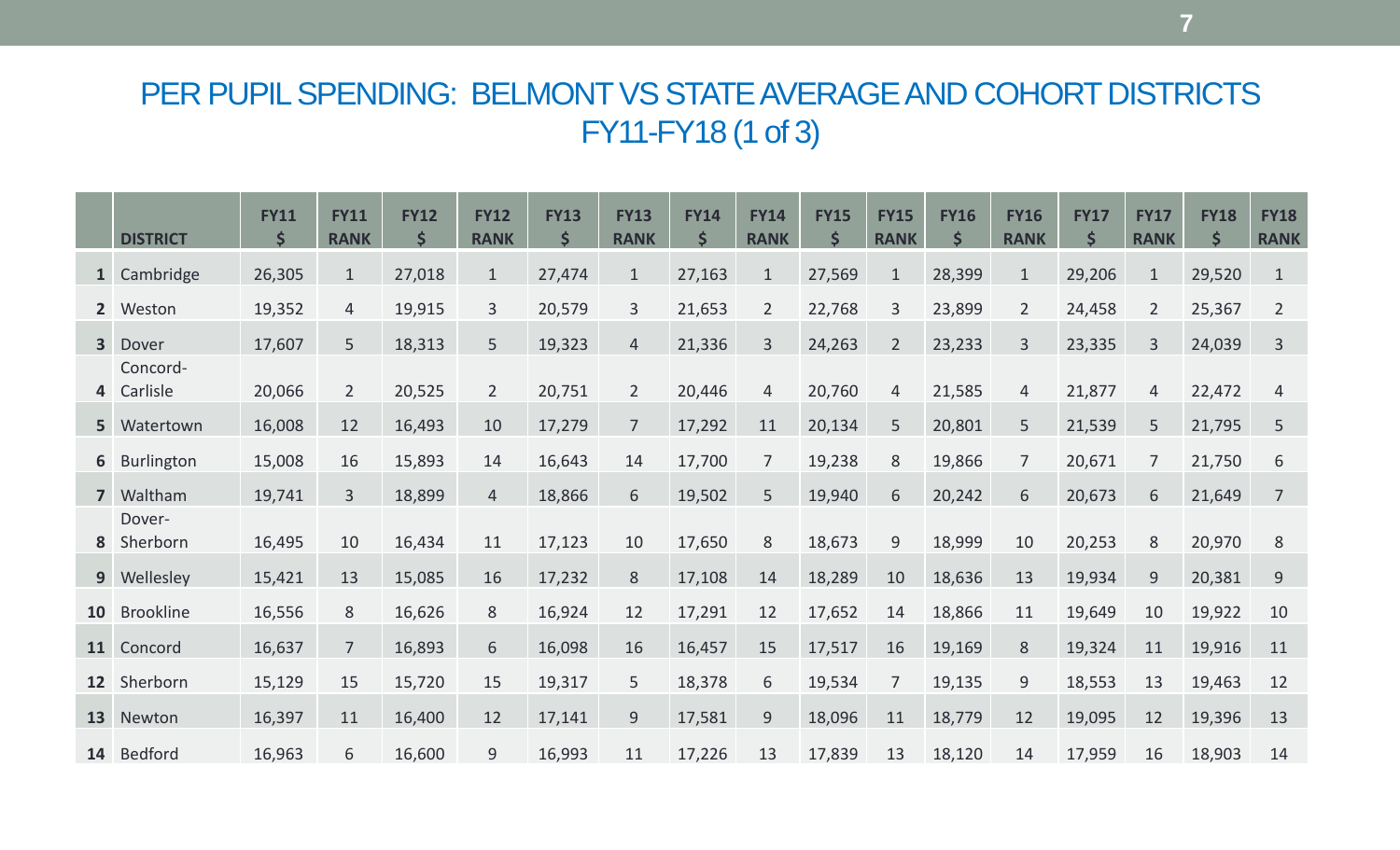### PER PUPIL SPENDING: BELMONT VS STATE AVERAGE AND COHORT DISTRICTS FY11-FY18 (2 of 3)

|           | <b>DISTRICT</b>  | <b>FY11</b><br>$\mathsf{\dot{S}}$ | <b>FY11</b><br><b>RANK</b> | <b>FY12</b> | <b>FY12</b><br><b>RANK</b> | <b>FY13</b><br>$\vec{S}$ | <b>FY13</b><br><b>RANK</b> | <b>FY14</b><br>$\zeta$ | <b>FY14</b><br><b>RANK</b> | <b>FY15</b><br>$\mathsf{\dot{S}}$ | <b>FY15</b><br><b>RANK</b> | <b>FY16</b><br>Ś | <b>FY16</b><br><b>RANK</b> | <b>FY17</b><br>\$ | <b>FY17</b><br><b>RANK</b> | <b>FY18</b><br>$\mathsf{\mathsf{S}}$ | <b>FY18</b><br><b>RANK</b> |
|-----------|------------------|-----------------------------------|----------------------------|-------------|----------------------------|--------------------------|----------------------------|------------------------|----------------------------|-----------------------------------|----------------------------|------------------|----------------------------|-------------------|----------------------------|--------------------------------------|----------------------------|
| <b>15</b> | Wayland          | 15,156                            | 14                         | 15,902      | 13                         | 16,177                   | 15                         | 16,445                 | 16                         | 17,650                            | 15                         | 17,426           | 16                         | 18,484            | 14                         | 18,751                               | 15                         |
| 16        | Lexington        | 16,552                            | 9                          | 16,726      |                            | 16,821                   | 13                         | 17,496                 | 10                         | 17,867                            | 12                         | 18,069           | 15                         | 18,369            | 15                         | 18,747                               | 16                         |
| 17        | Westwood         | 13,999                            | 19                         | 14,197      | 19                         | 14,827                   | 17                         | 15,337                 | 17                         | 15,833                            | 17                         | 16,713           | 17                         | 17,631            | 17                         | 18,310                               | 17                         |
| 18        | Sharon           | 14,096                            | 17                         | 14,527      | 18                         | 14,659                   | 18                         | 15,021                 | 18                         | 15,401                            | 18                         | 15,416           | 19                         | 16,317            | 18                         | 16,893                               | 18                         |
| <b>19</b> | Sudbury          | 12,359                            | 24                         | 12,899      | 22                         | 13,426                   | 21                         | 14,246                 | 21                         | 14,797                            | 20                         | 15,268           | 20                         | 15,632            | 20                         | 16,556                               | 19                         |
| <b>20</b> | Marblehead       | 12,727                            | 22                         | 12,998      | 21                         | 12,706                   | 23                         | 13,218                 | 23                         | 13,678                            | 23                         | 14,710           | 22                         | 15,621            | 21                         | 16,070                               | 20                         |
| 21        | Westborough      | 14,007                            | 18                         | 14,545      | 17                         | 14,306                   | 19                         | 14,736                 | 20                         | 14,813                            | 19                         | 15,548           | 18                         | 15,649            | 19                         | 15,839                               | 21                         |
| 22        | Acton-Boxborough | 13,182                            | 20                         | 13,697      | 20                         | 13,962                   | 20                         | 14,937                 | 19                         | 14,016                            | 22                         | 14,745           | 21                         | 15,283            | 22                         | 15,698                               | 22                         |
| 23        | Milton           | 12,613                            | 23                         | 12,816      | 23                         | 12,992                   | 22                         | 13,499                 | 22                         | 14,116                            | 21                         | 14,388           | 23                         | 14,936            | 23                         | 15,469                               | 23                         |
| 24        | Westford         | 11,179                            | 27                         | 11,449      | 27                         | 11,838                   | 27                         | 12,529                 | 27                         | 13,118                            | 25                         | 13,528           | 25                         | 14,131            | 25                         | 14,806                               | 24                         |
| 25        | Arlington        | 12,942                            | 21                         | 12,603      | 24                         | 12,546                   | 25                         | 13,085                 | 24                         | 13,290                            | 24                         | 13,984           | 24                         | 14,332            | 24                         | 14,594                               | 25                         |
| 26        | <b>BELMONT</b>   | 11,969                            | 25                         | 12,259      | 25                         | 12,659                   | 24                         | 12,799                 | 25                         | 13,029                            | <b>26</b>                  | 13,349           | 26                         | 13,656            | 26                         | 14,246                               | <b>26</b>                  |
| 27        | Winchester       | 11,822                            | 26                         | 11,954      | 26                         | 12,380                   | 26                         | 12,579                 | 26                         | 12,801                            | 27                         | 13,312           | 27                         | 13,610            | 27                         | 14,122                               | 27                         |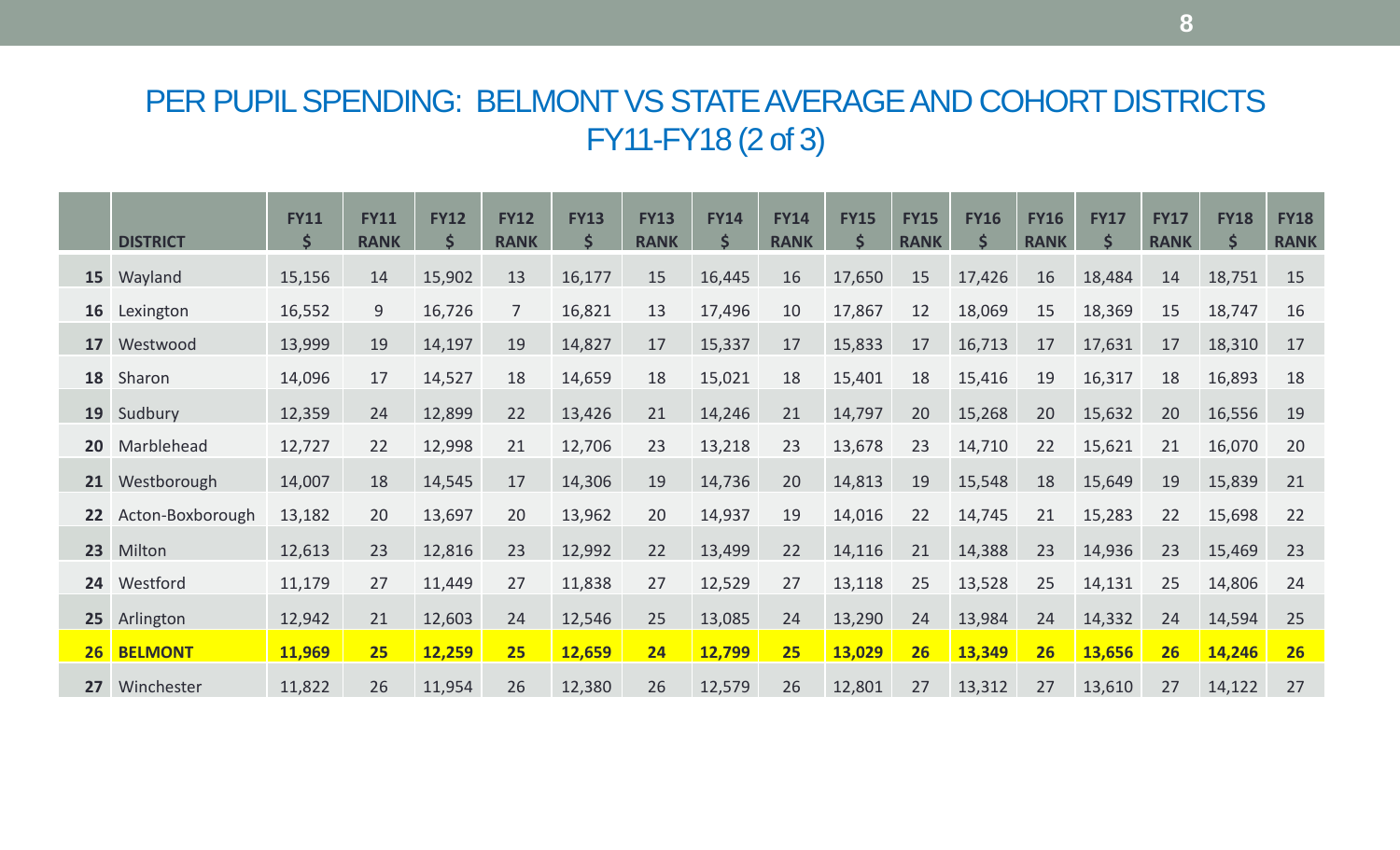### PER PUPIL SPENDING: BELMONT VS STATE AVERAGE AND COHORT DISTRICTS FY11-FY18 (3 of 3)

|                       |                                                |                         |        |                         |        |                         |        |                         |        |                         |        |                         |        |                    | <b>FY18\$</b> |
|-----------------------|------------------------------------------------|-------------------------|--------|-------------------------|--------|-------------------------|--------|-------------------------|--------|-------------------------|--------|-------------------------|--------|--------------------|---------------|
|                       |                                                |                         |        |                         |        |                         |        |                         |        |                         |        |                         |        |                    |               |
| State Average         | 13,354                                         |                         | 13,637 |                         | 14,022 |                         | 14,521 |                         | 14,942 |                         | 15,511 |                         | 15,956 |                    | 16,495        |
| <b>BELMONT</b>        | 11,969                                         |                         | 12,259 |                         | 12,659 |                         | 12,799 |                         | 13,029 |                         | 13,349 |                         | 13,656 |                    | 14,246        |
|                       |                                                |                         |        |                         |        |                         |        |                         |        |                         |        |                         |        |                    |               |
|                       |                                                |                         |        |                         |        |                         |        |                         |        |                         |        |                         |        |                    | 2,249         |
| % Below State Average | 11.6%                                          |                         | 11.2%  |                         | 10.8%  |                         | 13.5%  |                         | 14.7%  |                         | 16.2%  |                         | 16.8%  |                    | 15.8%         |
| Average of Cohort     | 15,566                                         |                         | 15,829 |                         | 16,335 |                         | 16,767 |                         | 17,507 |                         | 18,007 |                         | 18,525 |                    | 19,098        |
| <b>BELMONT</b>        | 11,969                                         |                         | 12,259 |                         | 12,659 |                         | 12,799 |                         | 13,029 |                         | 13,349 |                         | 13,656 |                    | 14,246        |
| Cohort Ave vs         |                                                |                         |        |                         |        |                         |        |                         |        |                         |        |                         |        |                    |               |
| <b>BELMONT</b>        | 3,597                                          |                         | 3,570  |                         | 3,676  |                         | 3,968  |                         | 4,478  |                         | 4,658  |                         | 4,869  |                    | 4,852         |
| % Below Cohort        |                                                |                         |        |                         |        |                         |        |                         |        |                         |        |                         |        |                    |               |
| Average               | 30.1%                                          |                         | 29.1%  |                         | 29.0%  |                         | 31.0%  |                         | 34.4%  |                         | 34.9%  |                         | 35.7%  |                    | 34.1%         |
|                       | <b>DISTRICT</b><br><b>State Ave vs BELMONT</b> | <b>FY11 \$</b><br>1,385 |        | <b>FY12 \$</b><br>1,378 |        | <b>FY13 \$</b><br>1,363 |        | <b>FY14 \$</b><br>1,722 |        | <b>FY15 \$</b><br>1,914 |        | <b>FY16 \$</b><br>2,162 |        | $FY17$ \$<br>2,300 |               |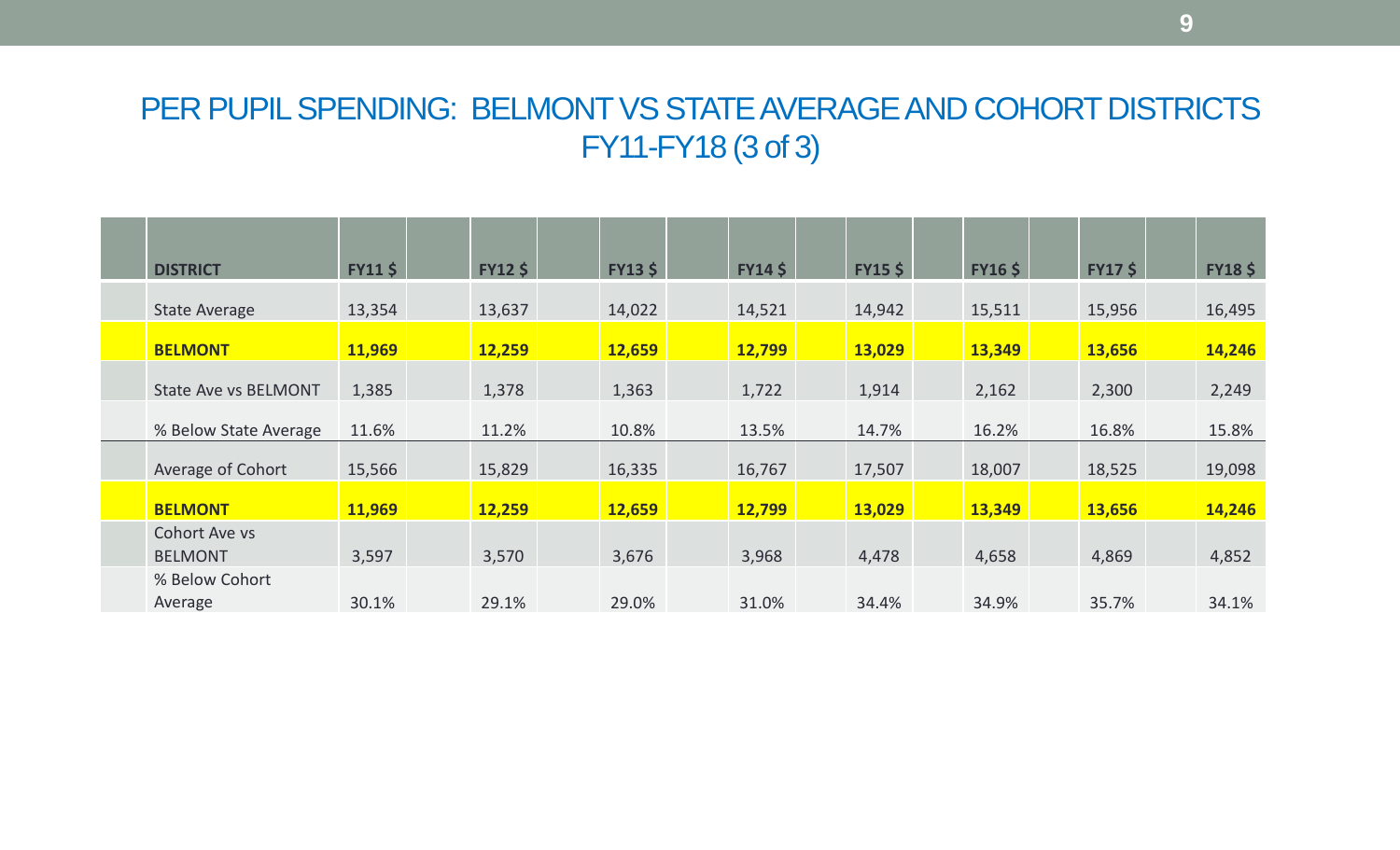### PER PUPIL SPENDING: BELMONT VS STATE AVERAGE AND COHORT DISTRICTS FY11-FY18



| Data Sources: | http://www.doe.mass.edu/finance/statistics/ppx15.html    |
|---------------|----------------------------------------------------------|
|               | http://www.doe.mass.edu/finance/statistics/ppx12-16.html |
|               | http://profiles.doe.mass.edu/statereport/ppx.aspx        |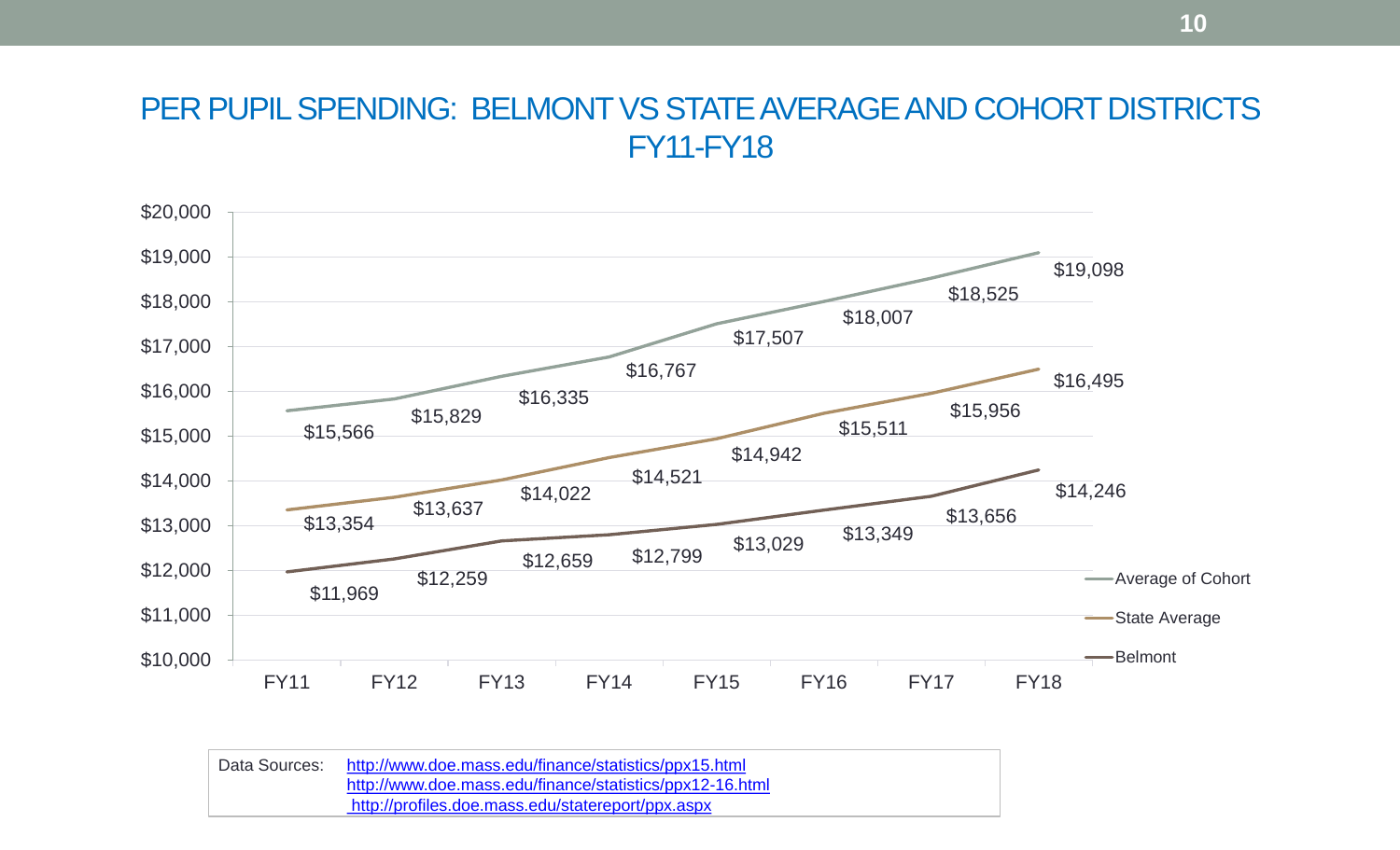# 2. Context of Revenues

District benefited enormously by the Spring 2015 Override funds in FY16-FY20:

- 1. Additional positions have been added to address increasing student enrollment
- 2. Infusion for mandated Student Services costs Special Education Transportation and Out of District Tuition, and Contract Services
- 3. FY16 became a new baseline for expenditures of texts, materials & supplies, professional development, and other operational costs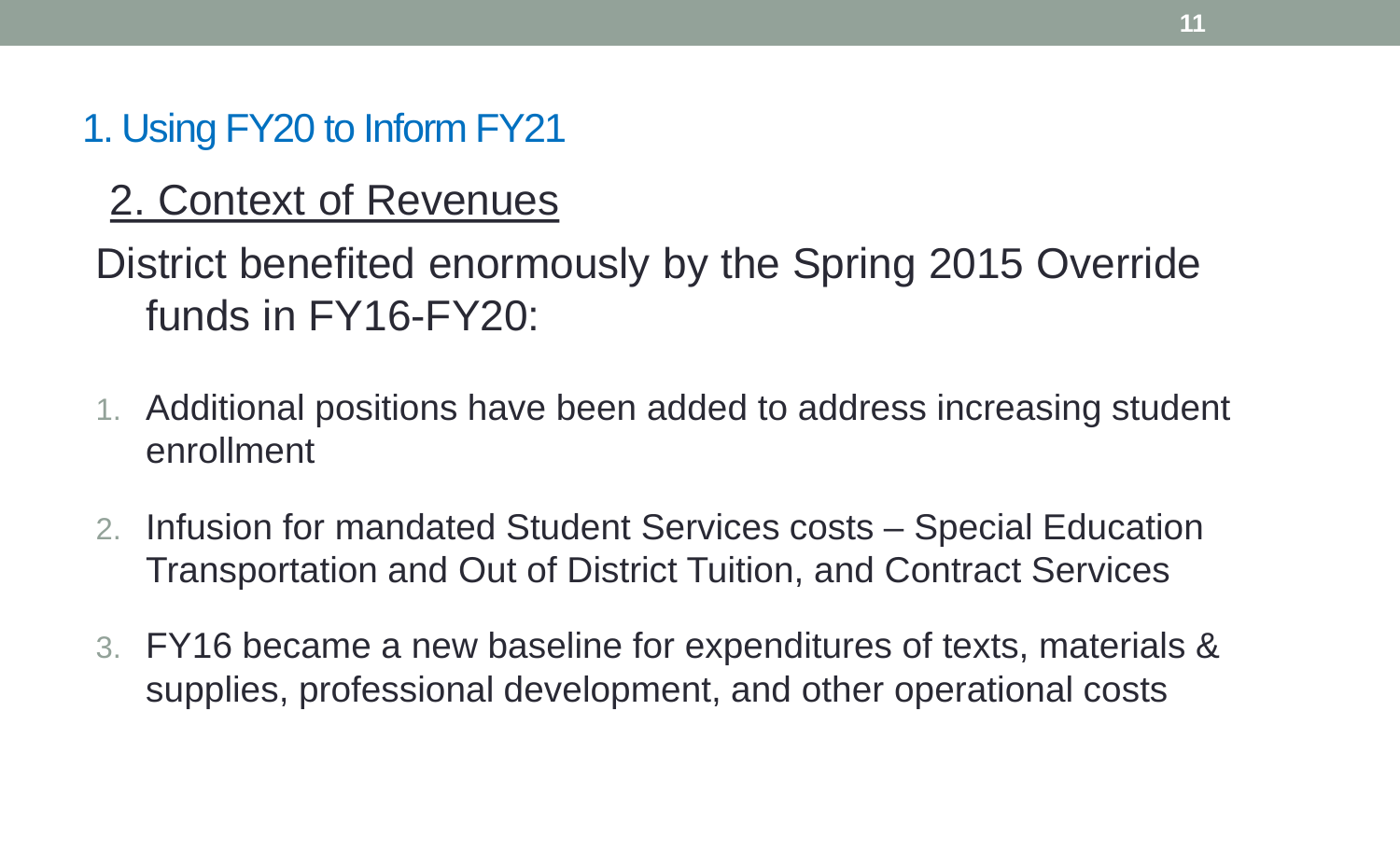# 3. Budget History and Current Status

- 1. The FY16-FY20 budgets have been managed well
	- 1. The School Department has partnered with the Town in reducing its budget and/or reverting funds over the past several years
		- 1. FY18 Reduced \$334,502 in out-of-district tuitions budget, offset by CB & IDEA balances
		- 2. FY19 "Turned-back" \$114,921 at the close of FY19
		- 3. FY20 Reduced \$204,523 in out-of-district tuitions budget, offset by CB & IDEA balances
		- 4. FY21 Reducing FY21 Budget in out-of-district tuition lines by \$1.7M, to be offset by anticipated CB & IDEA FY20 ending balances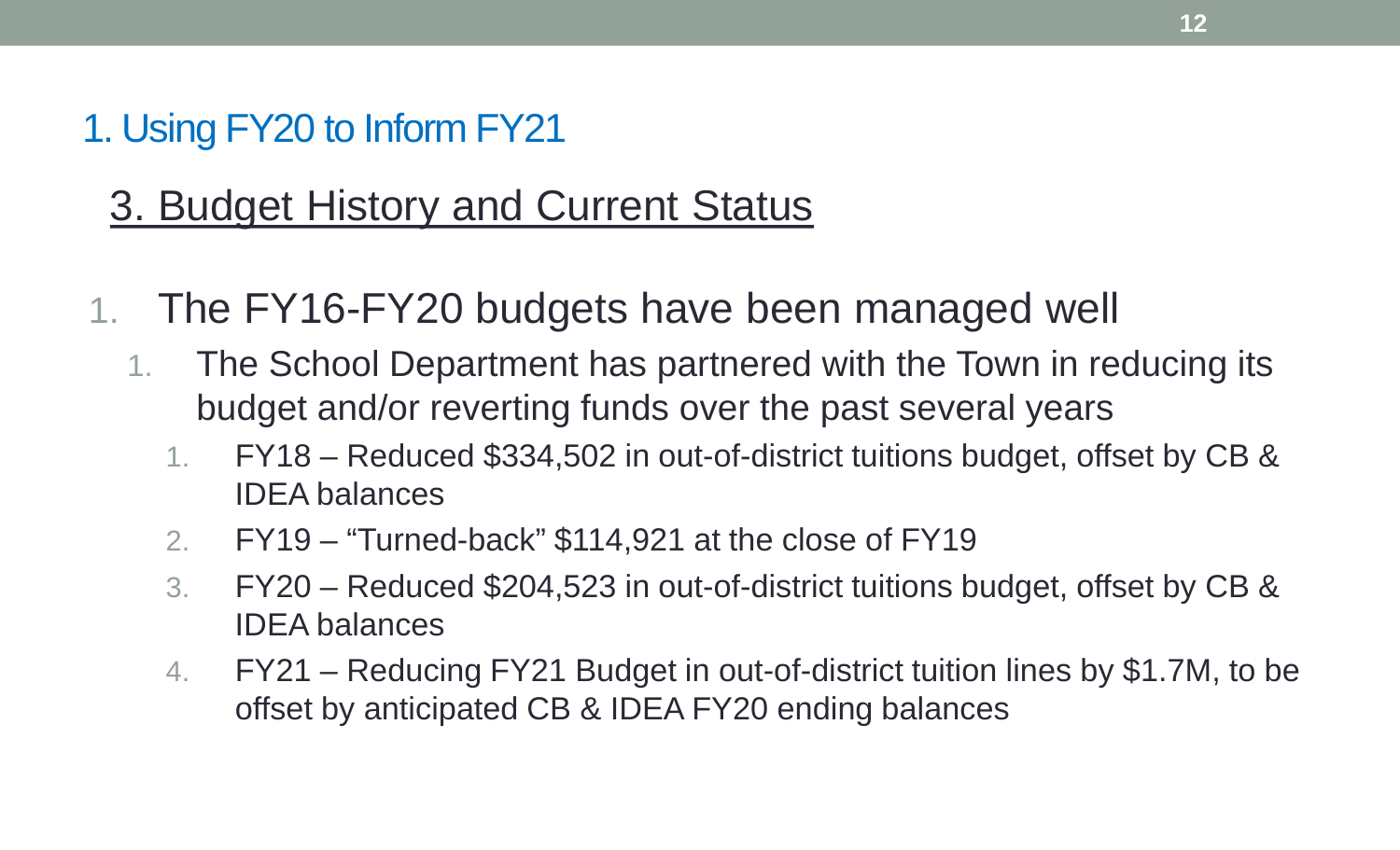- 2. FY20 operations are on track to meet existing needs within the budget
- 3. Continued external pressure points inform the FY21 Budget:
	- 1. Increased enrollment
	- 2. Increased class size
	- 3. Space needs
	- 4. Health Insurance
	- 5. Transition to grade reconfiguration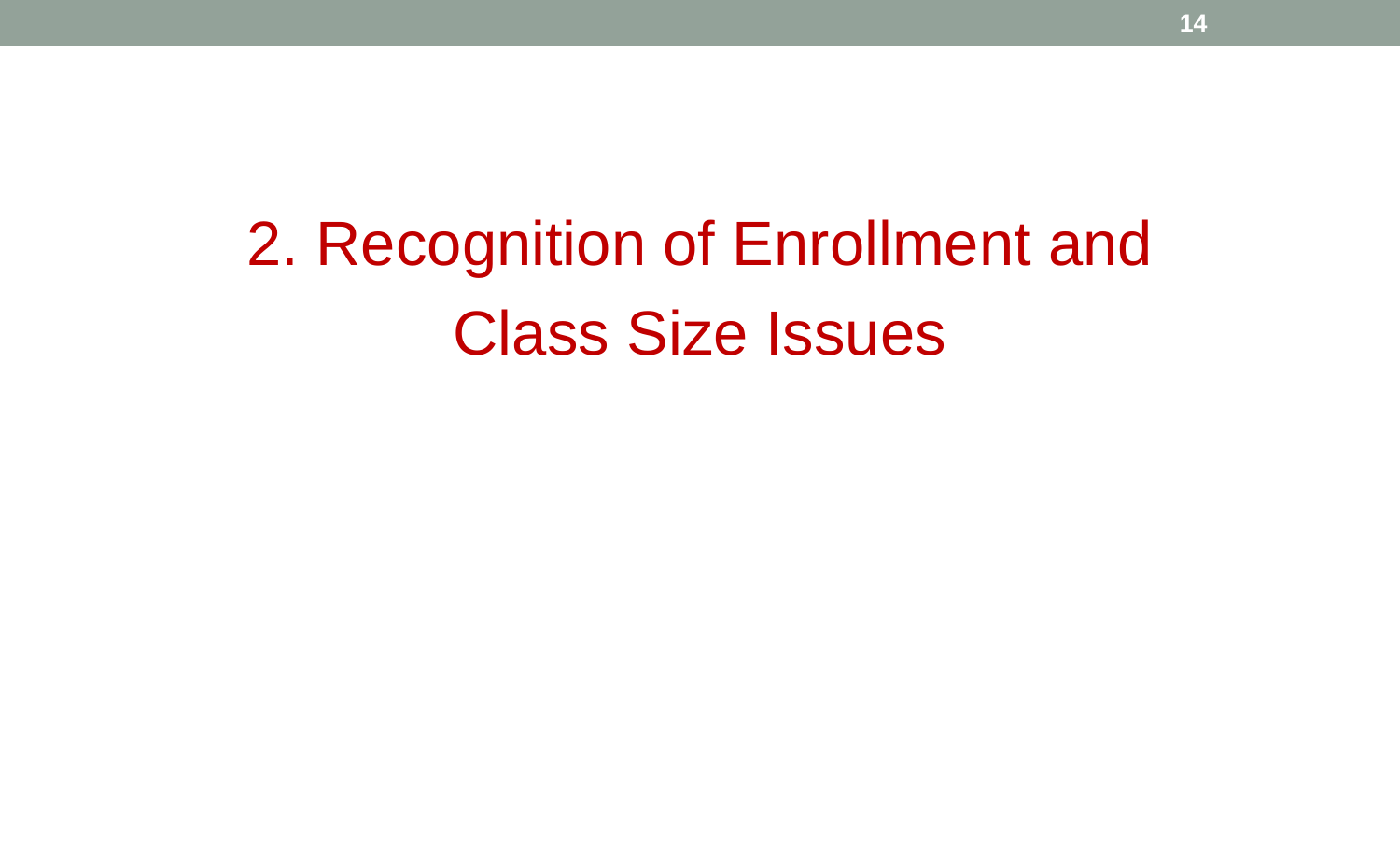# 1. Overall Enrollment Trend

### Enrollment – District Wide Aggregate Increase over 8 Year Period

|                                      | Oct. 1,<br>2011 | Oct. 1,<br>2012 | Oct. 1,<br>2013 | Oct. 1,<br>2014 | Oct. 1,<br>2015         | <b>Oct. 1</b><br>2016 | <b>Oct. 1</b><br>2017 | <b>Oct. 1</b><br>2018 | Oct. 1,<br>2019 | Oct. 1,<br>2020 |
|--------------------------------------|-----------------|-----------------|-----------------|-----------------|-------------------------|-----------------------|-----------------------|-----------------------|-----------------|-----------------|
| <b>BPS K-12</b><br><b>Enrollment</b> | 3900            | 3994            | 4136            | 4222            | 4303                    | 4408                  | 4531                  | 4568                  | 4633            | *4700           |
|                                      |                 | 94              | 142             | 86              | 81                      | 105                   | 123                   | 37                    | 65              |                 |
|                                      |                 |                 |                 |                 | Increase, 2011 to 2019: |                       |                       |                       | 733             |                 |

\*This does not include our OOD or Pre-school students.

BPS enrollment of all students (including PreK and OOD) = 4,795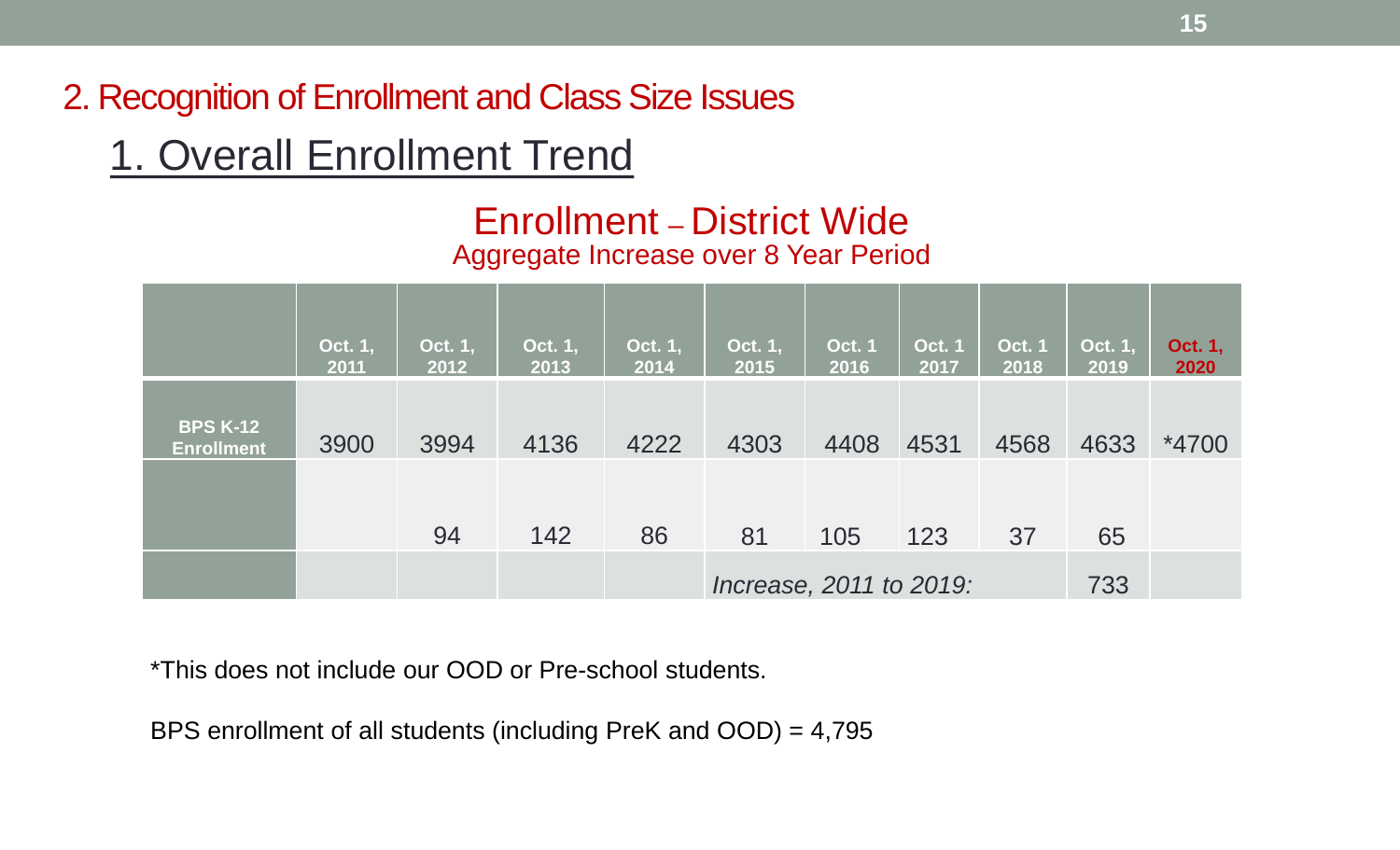BPS K-12 Enrollment From October 1, 2010 to October 1, 2019

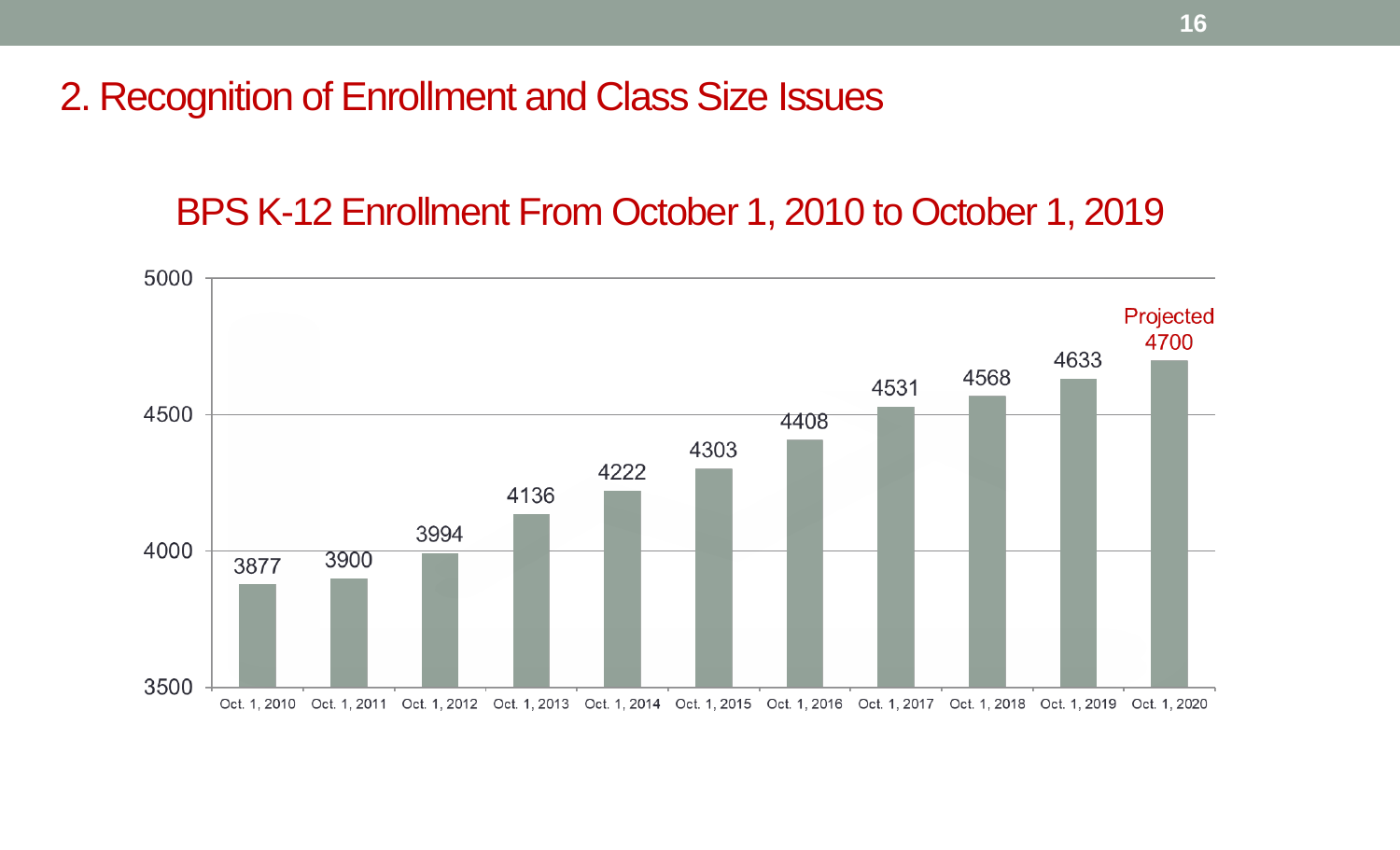# 2. Recognition of Enrollment and Class Size Issues 3. Enrollment Projections

### Elementary School 9 Year Enrollment Forecast

| Year     | 16/17 | 17/18 | 18/19    | 19/20    | 20/21 | 21/22    | 22/23 | 123/24 | 24/25 | 25/26 | 26/27    | 27/28    | 28/29    | 29/30    | 30/31    | 31/32    | 32/33    |
|----------|-------|-------|----------|----------|-------|----------|-------|--------|-------|-------|----------|----------|----------|----------|----------|----------|----------|
|          |       |       |          |          |       |          |       |        |       |       |          |          |          |          |          |          |          |
| Enroll   | 1847  | 1877  | 1872     | 1845     | 1850  | 1813     | 1821  | 1827   | 1831  | 1833  | 1828     | 1823     | 1806     | 1789     | 1768     | 1751     | 1742     |
| # change | 50    | 30    | -5       | $-27$    |       | $-37$    |       | b      |       |       | -5       |          | $-17$    | $-17$    | $-21$    | $-17$    | -9       |
| % change | 2.78% | 1.62% | $-0.27%$ | $-1.44%$ | 0.27% | $-2.00%$ | 0.44% | 0.33%  | 0.22% | 0.11% | $-0.27%$ | $-0.27%$ | $-0.93%$ | $-0.94%$ | $-1.17%$ | $-0.96%$ | $-0.51%$ |





*Data Source: McKibben Associates, March , 2018*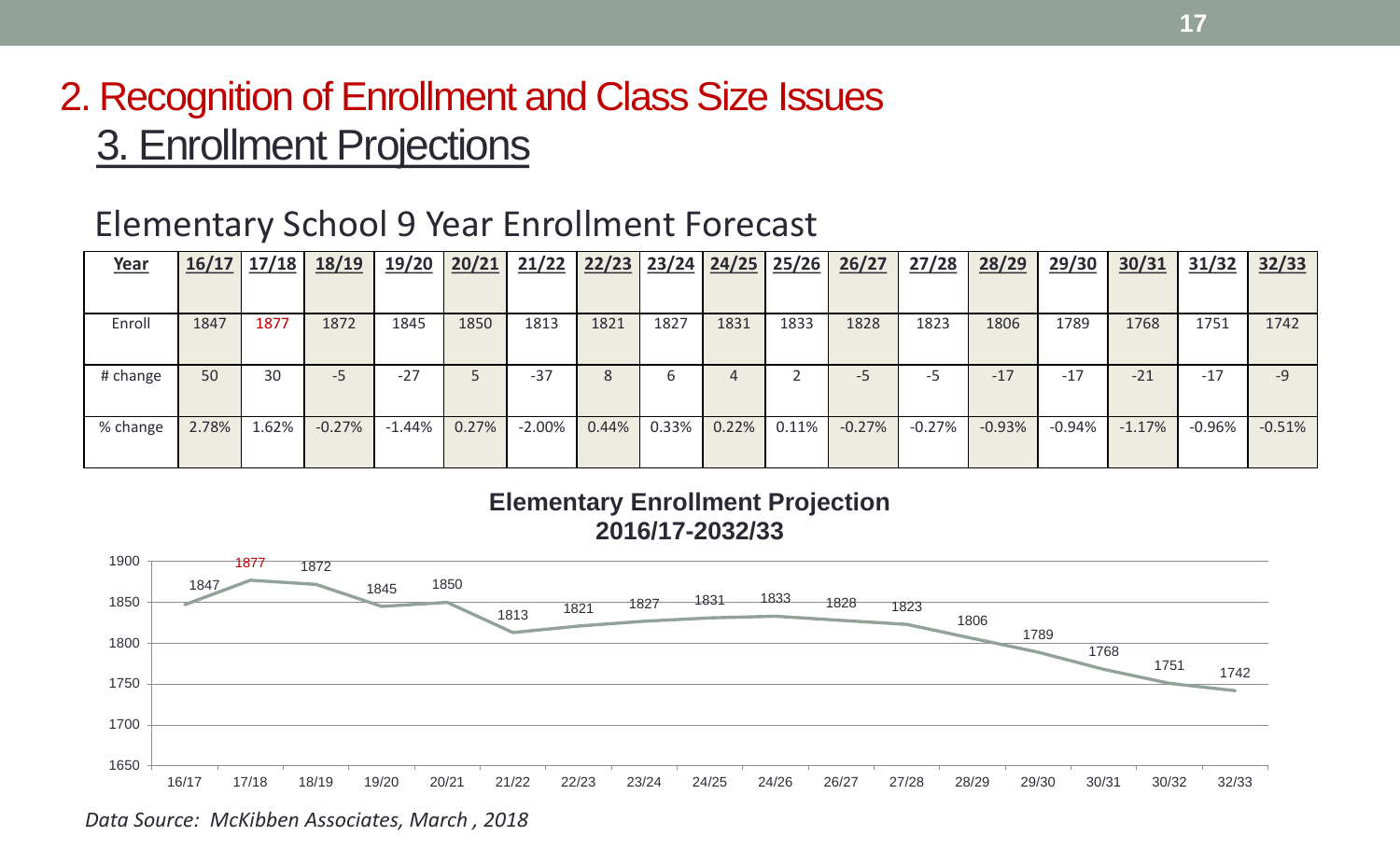### Chenery Middle School 9 Year Enrollment Forecast

| <u>Year</u> | 16/17 | 17/18 | 18/19 |       | 19/20 20/21 | 21/22 | 22/23    | 23/24    | 24/25                    | 25/26    | 26/27 | 27/28 | 28/29 | <u>29/30</u> | 30/31    | 31/32    | 32/33    |
|-------------|-------|-------|-------|-------|-------------|-------|----------|----------|--------------------------|----------|-------|-------|-------|--------------|----------|----------|----------|
|             |       |       |       |       |             |       |          |          |                          |          |       |       |       |              |          |          |          |
| Enroll      | 1359  | 1421  | 1489  | 1559  | 1579        | 1621  | 1581     | 1542     | 1540                     | 1502     | 1509  | 1514  | 1520  | 1521         | 1520     | 1514     | 1504     |
|             |       |       |       |       |             |       |          |          |                          |          |       |       |       |              |          |          |          |
| # change    | 36    | 62    | 68    | 70    | 20          | 42    | $-40$    | $-39$    | $\overline{\phantom{0}}$ | $-38$    |       |       |       |              |          | -6       | $-10$    |
|             |       |       |       |       |             |       |          |          |                          |          |       |       |       |              |          |          |          |
| % change    | 2.72% | 4.56% | 4.79% | 4.70% | 1.28%       | 2.66% | $-2.47%$ | $-2.47%$ | $-0.13%$                 | $-2.47%$ | 0.47% | 0.33% | 0.40% | 0.07%        | $-0.07%$ | $-0.39%$ | $-0.66%$ |
|             |       |       |       |       |             |       |          |          |                          |          |       |       |       |              |          |          |          |
|             |       |       |       |       |             |       |          |          |                          |          |       |       |       |              |          |          |          |

**CMS Enrollment Projection 2016/17-2032/33**

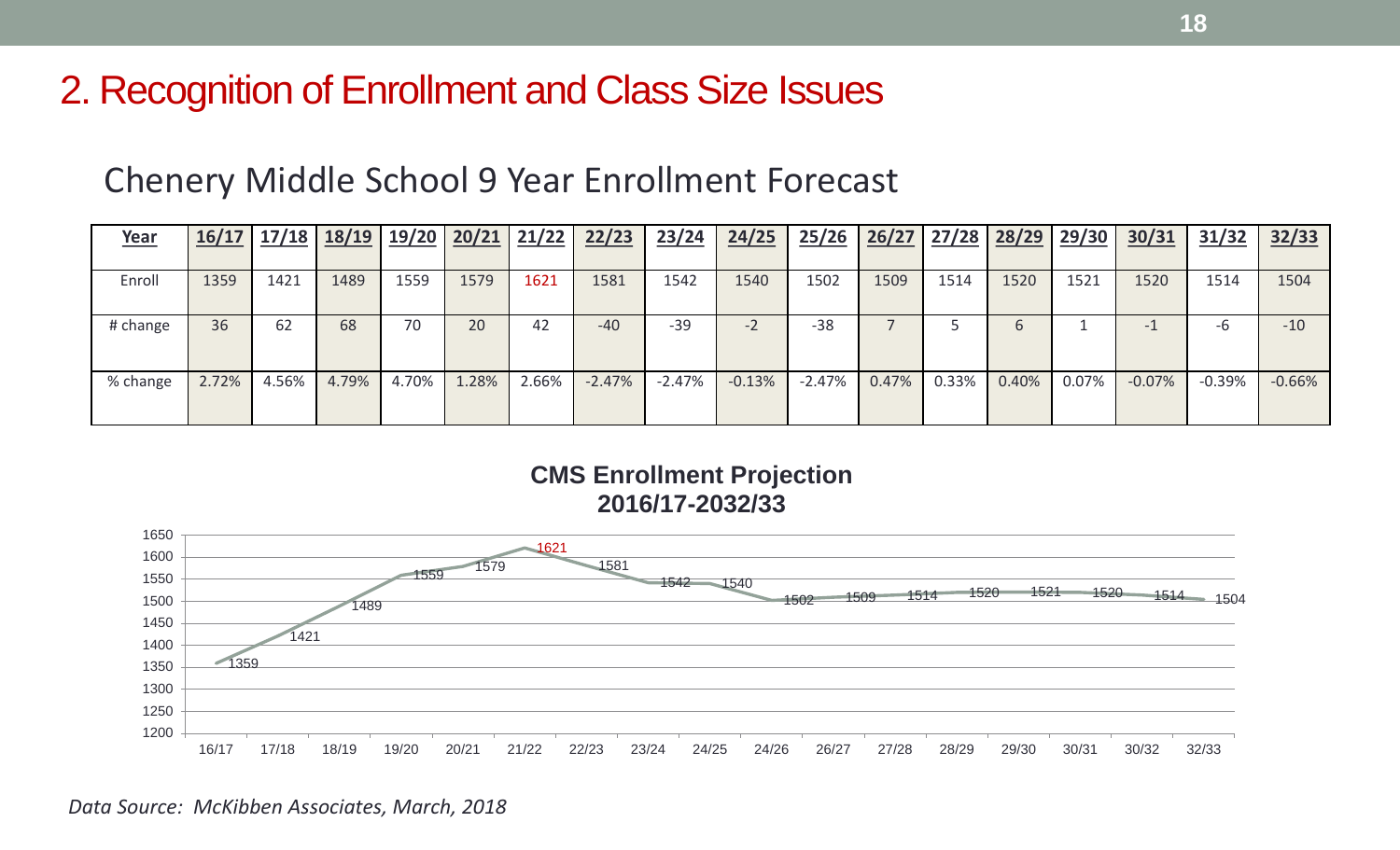### Belmont High School 9 Year Enrollment Forecast

| Year     | 16/17 | 17/18 | 18/19 | <u>19/20</u> | 20/21 |       | $21/22$ 22/23 |       | $23/24$ $24/25$ | 25/26 | 26/27    | 27/28    | 28/29    | 29/30    |       | $30/31$ 31/32 32/33 |       |
|----------|-------|-------|-------|--------------|-------|-------|---------------|-------|-----------------|-------|----------|----------|----------|----------|-------|---------------------|-------|
|          |       |       |       |              |       |       |               |       |                 |       |          |          |          |          |       |                     |       |
| Enroll   | 1264  | 1298  | 1315  | 1364         | 1403  | 1462  | 1534          | 1605  | 1624            | 1667  | 1626     | 1586     | 1575     | 1533     | 1542  | 1553                | 1563  |
|          |       |       |       |              |       |       |               |       |                 |       |          |          |          |          |       |                     |       |
| # change | 18    | 34    | 17    | 49           | 39    | 59    | 72            | 71    | 19              | 43    | $-41$    | $-40$    | $-11$    | $-42$    |       |                     | 10    |
|          |       |       |       |              |       |       |               |       |                 |       |          |          |          |          |       |                     |       |
| % change | 1.44% | 2.69% | 1.31% | 3.73%        | 2.86% | 4.21% | 4.92%         | 4.63% | 1.18%           | 2.65% | $-2.46%$ | $-2.46%$ | $-0.69%$ | $-2.67%$ | 0.59% | 0.71%               | 0.64% |
|          |       |       |       |              |       |       |               |       |                 |       |          |          |          |          |       |                     |       |

**BHS Enrollment Projection 2016/17-2032/33**



*Data Source: McKibben Associates, March, 2018*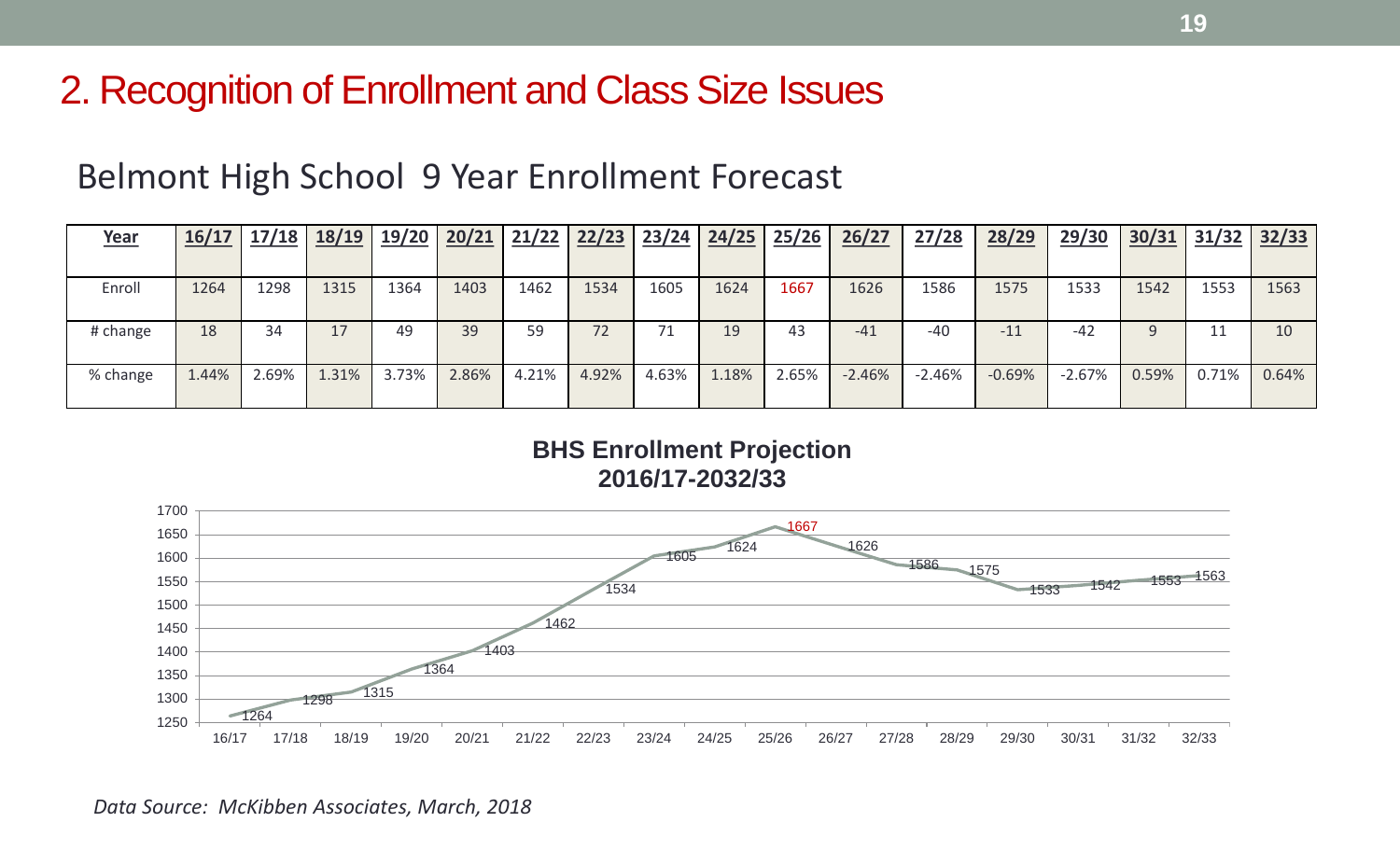2. Recognition of Enrollment and Class Size Issues 4. Enrollment Subcategories

Student Services Enrollment

Two subcategories of students that we monitor for an increase in enrollment are:

- 1. Students who are non-English speaking (ELs)
- 2. Students on IEPs who receive their services through out of district schools (OOD)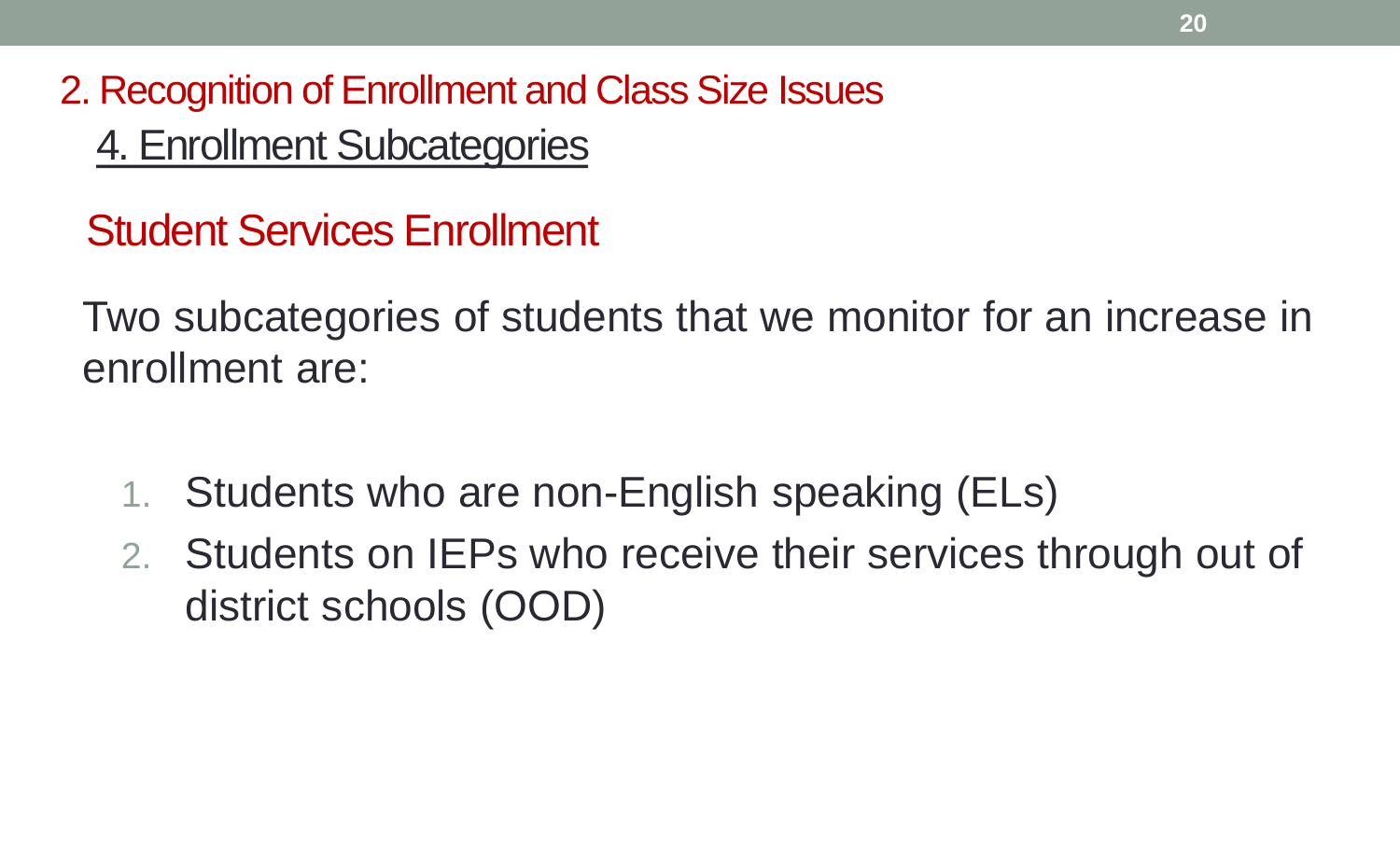EL Population Increase K-12 From Oct. 1, 2010 to Oct. 1, 2019

|              | <b>Total EL</b>   | <b>Change from</b>   |          |
|--------------|-------------------|----------------------|----------|
| <b>Date</b>  | <b>Population</b> | <b>Previous Year</b> | % Change |
| Oct. 1, 2010 | 118               |                      |          |
| Oct. 1, 2011 | 114               | $-4$                 | $-3%$    |
| Oct. 1, 2012 | 117               | 3                    | 3%       |
| Oct. 1, 2013 | 180               | 63                   | 54%      |
| Oct. 1, 2014 | 233               | 53                   | 29%      |
| Oct. 1, 2015 | 261               | 28                   | 12%      |
| Oct. 1, 2016 | 281               | 20                   | 8%       |
| Oct. 1, 2017 | 340               | 59                   | 21%      |
| Oct. 1, 2018 | 369               | 29                   | 9%       |
| Oct. 1, 2019 | 404               | 35                   | 9%       |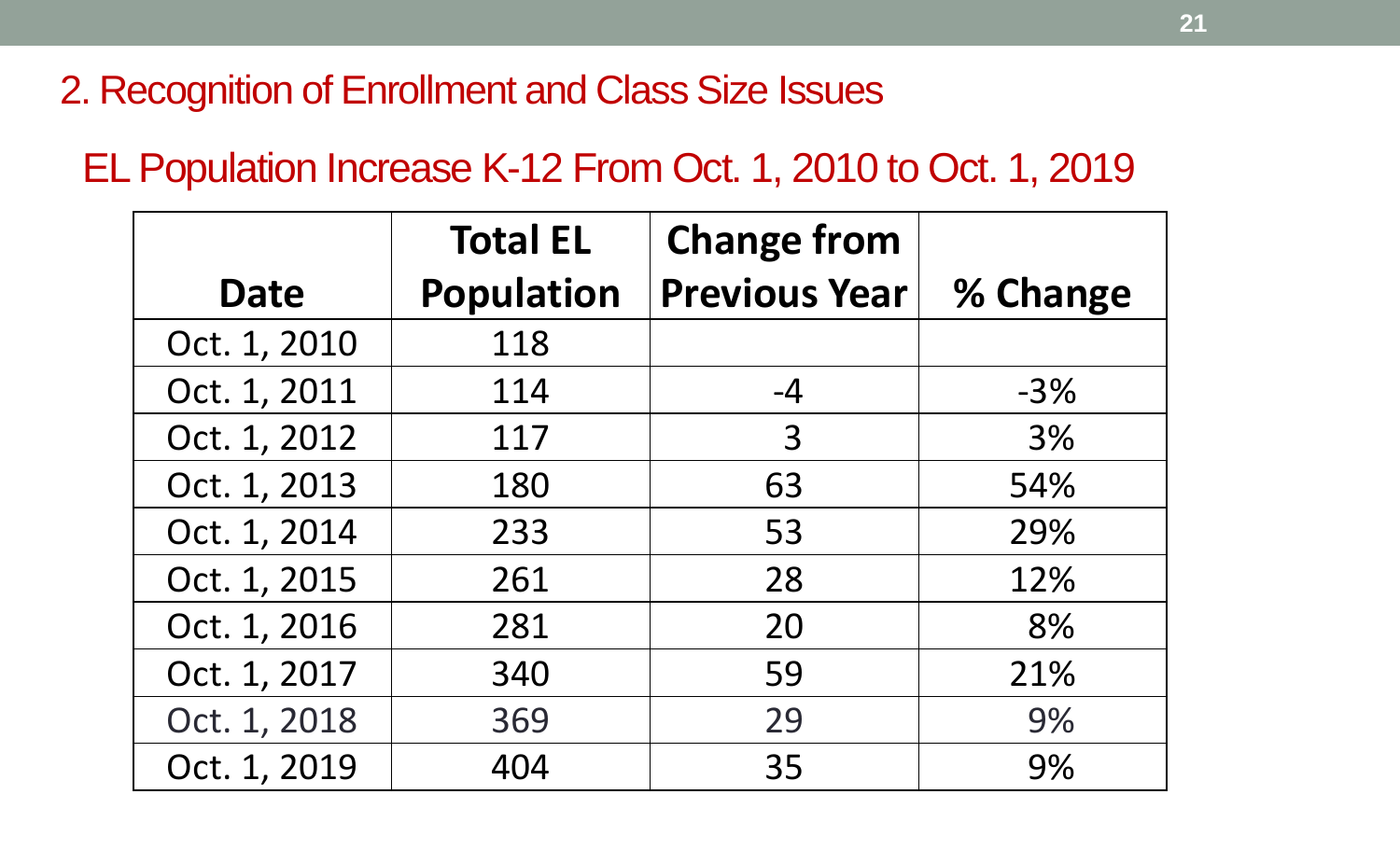EL Population as a Percent of Total Enrollment K-12 From Oct. 1, 2010 to Oct. 1, 2019

|              | <b>Total</b>      | <b>Total EL</b>   |            |
|--------------|-------------------|-------------------|------------|
| <b>Date</b>  | <b>Enrollment</b> | <b>Population</b> | % of Total |
| Oct. 1, 2010 | 3877              | 118               | 3.0%       |
| Oct. 1, 2011 | 3900              | 114               | 2.9%       |
| Oct. 1, 2012 | 3994              | 117               | 2.9%       |
| Oct. 1, 2013 | 4136              | 180               | 4.4%       |
| Oct. 1, 2014 | 4222              | 233               | 5.5%       |
| Oct. 1, 2015 | 4303              | 261               | 6.1%       |
| Oct. 1, 2016 | 4408              | 281               | 6.4%       |
| Oct. 1, 2017 | 4531              | 340               | 7.5%       |
| Oct. 1, 2018 | 4568              | 369               | 8.1%       |
| Oct. 1, 2019 | 4633              | 404               | 8.7%       |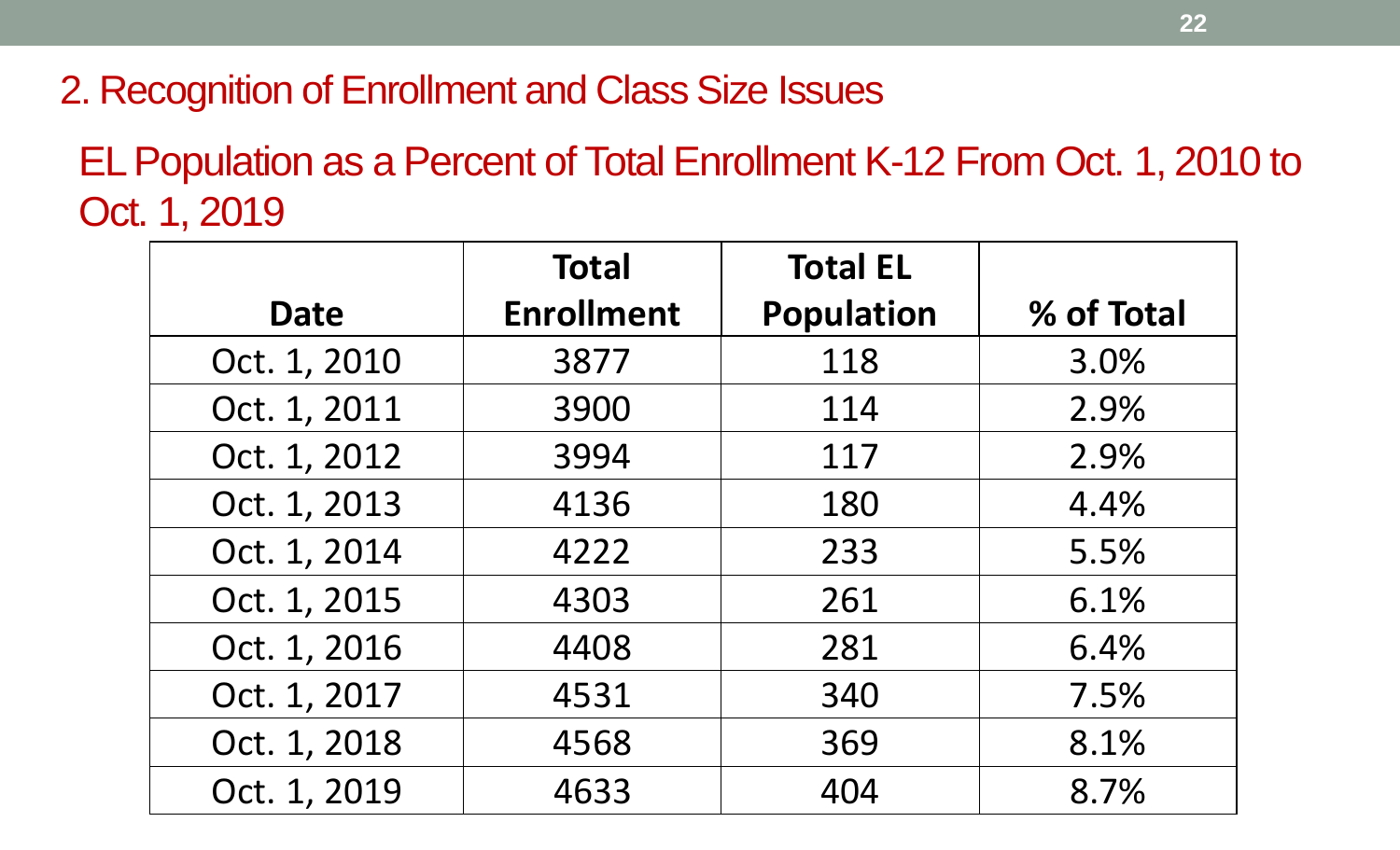Out of District Students

- 1. Current Enrollment (September through January)
- 2. 2018-19 Monthly Enrollment
- 3. Multi-Year Historical Trend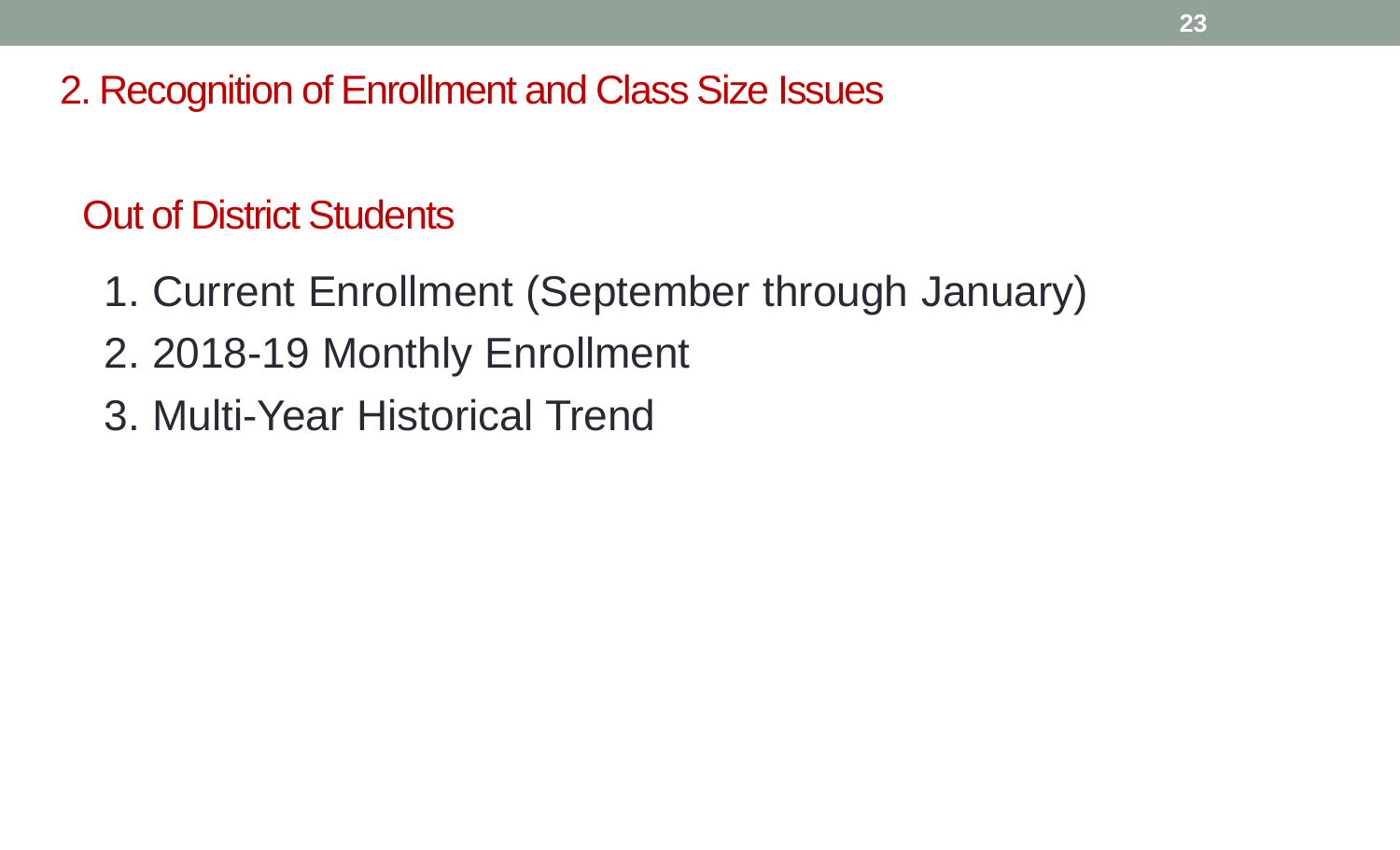# 2019 - 2020 Monthly OOD Student Placements

| <b>Type</b>                              | Sept         | Oct            | <b>Nov</b>     | <b>Dec</b>     | Jan            | <b>Feb</b> | <b>Mar</b> | Apr | <b>May</b> | Jun |
|------------------------------------------|--------------|----------------|----------------|----------------|----------------|------------|------------|-----|------------|-----|
| <b>LABBB-served in</b><br><b>Belmont</b> | 19           | 19             | 19             | 19             | 19             |            |            |     |            |     |
| LABBB-served<br>elsewhere                | 26           | 26             | 25             | 25             | 25             |            |            |     |            |     |
| Collaborative                            | 11           | 11             | 11             | 11             | 11             |            |            |     |            |     |
| <b>Mass Public Schools</b>               | $\mathbf{1}$ | $\overline{2}$ | $\overline{2}$ | $\overline{2}$ | $\overline{2}$ |            |            |     |            |     |
| <b>Private Placements</b>                | 36           | 38             | 37             | 38             | 39             |            |            |     |            |     |
|                                          |              |                |                |                |                |            |            |     |            |     |
| <b>Total</b>                             | 93           | 96             | 94             | 95             | 96             |            |            |     |            |     |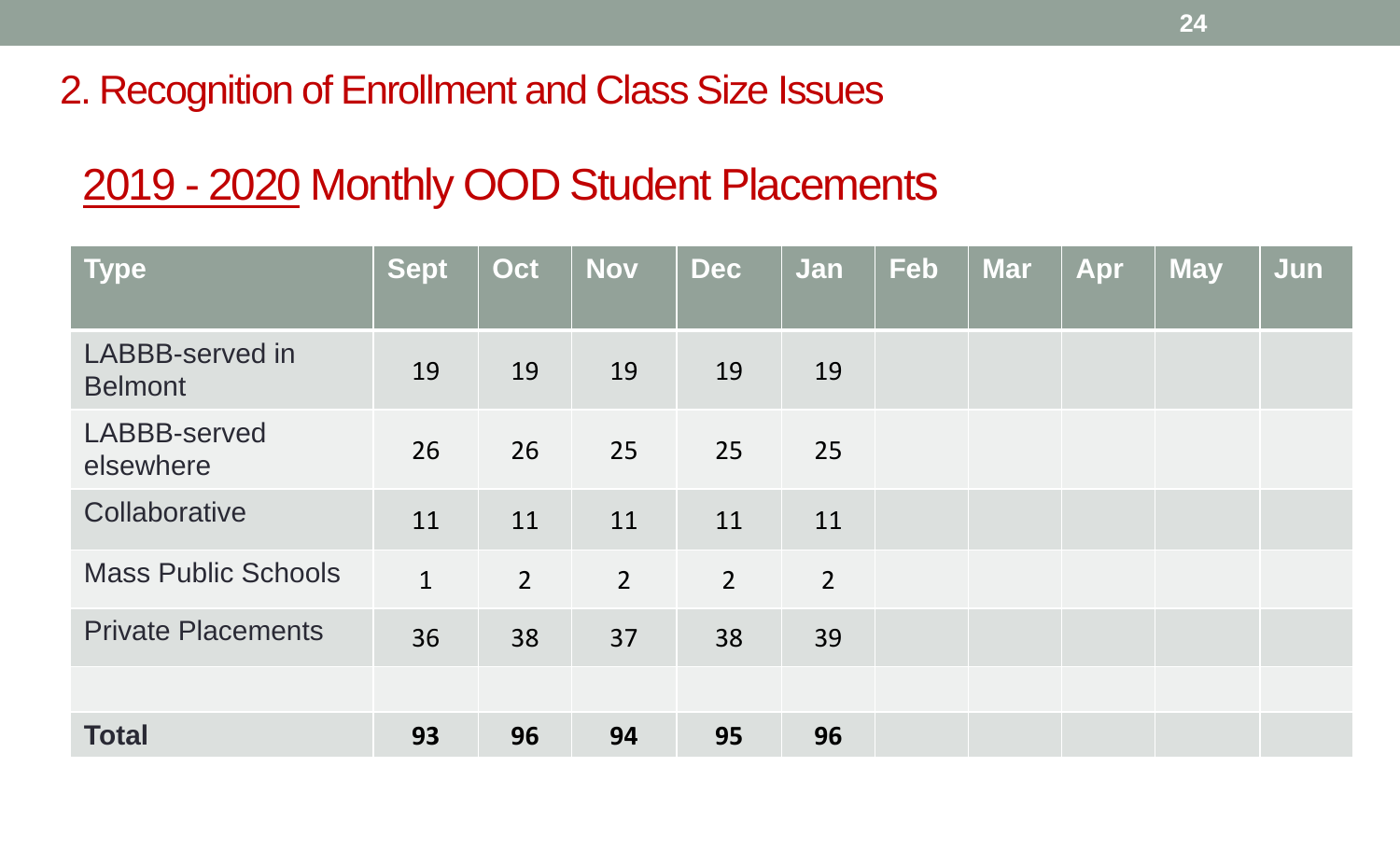# 2018 - 2019 Monthly OOD Student Placements

| <b>Type</b>                              | Sept           | Oct            | <b>Nov</b>     | <b>Dec</b>     | Jan            | <b>Feb</b>     | <b>Mar</b>     | Apr            | <b>May</b>     | Jun            |
|------------------------------------------|----------------|----------------|----------------|----------------|----------------|----------------|----------------|----------------|----------------|----------------|
| <b>LABBB-served in</b><br><b>Belmont</b> | 20             | 20             | 20             | 20             | 21             | 21             | 21             | 21             | 21             | 21             |
| <b>LABBB-served</b><br>elsewhere         | 27             | 26             | 26             | 26             | 27             | 27             | 27             | 27             | 27             | 29             |
| Collaborative                            | 8              | 8              | 8              | 8              | 8              | 8              | 8              | 8              | 8              | 8              |
| <b>Mass Public Schools</b>               | $\overline{2}$ | $\overline{2}$ | $\overline{2}$ | $\overline{2}$ | $\overline{2}$ | $\overline{2}$ | $\overline{2}$ | $\overline{2}$ | $\overline{2}$ | $\overline{2}$ |
| <b>Private Placements</b>                | 37             | 37             | 35             | 34             | 36             | 37             | 37             | 36             | 36             | 36             |
|                                          |                |                |                |                |                |                |                |                |                |                |
| <b>Total</b>                             | 94             | 93             | 91             | 90             | 94             | 95             | 95             | 94             | 94             | 96             |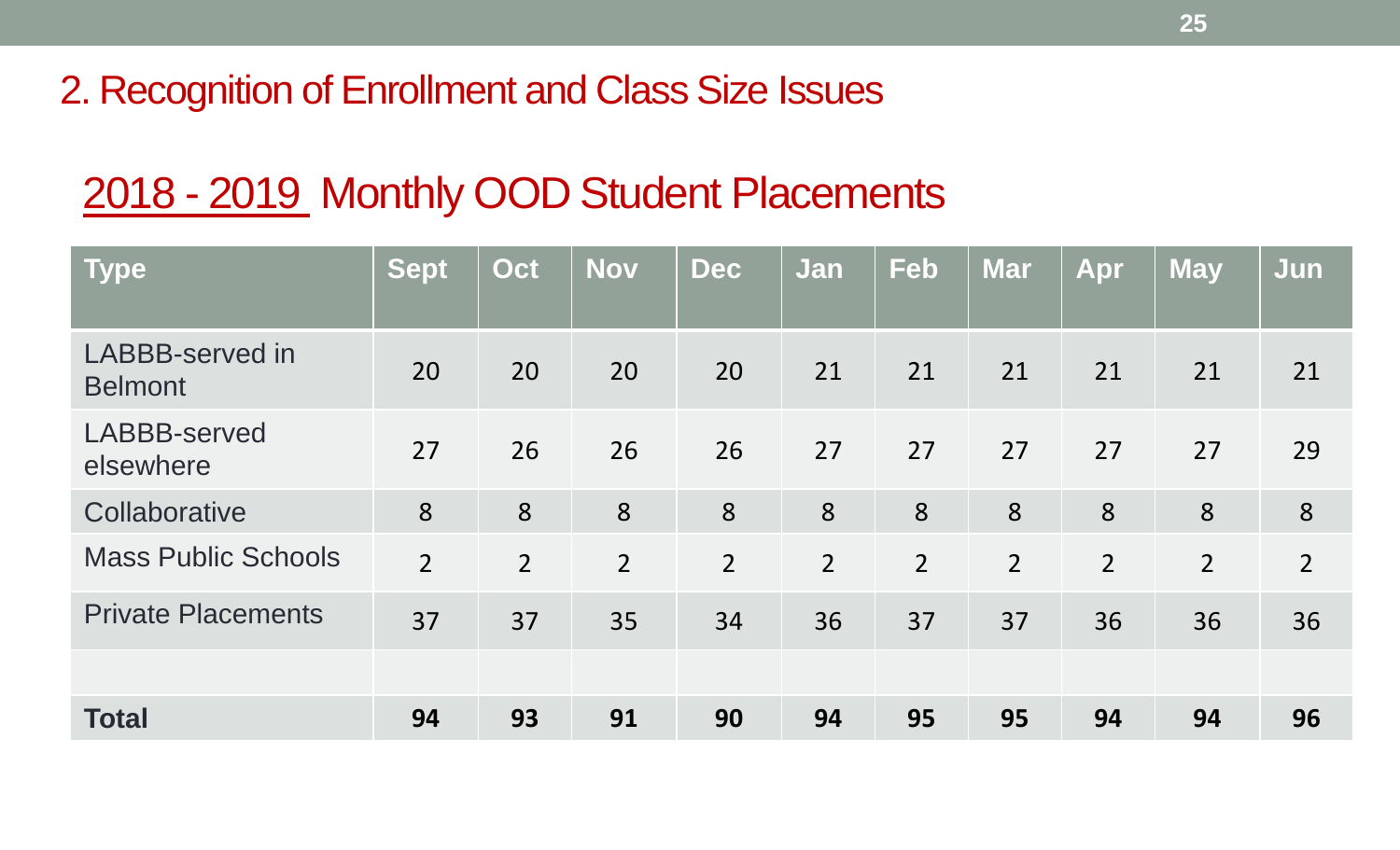# OOD Student Placements 2. Recognition of Enrollment and Class Size Issues

From Oct. 1, 2012 to Oct. 1, 2019

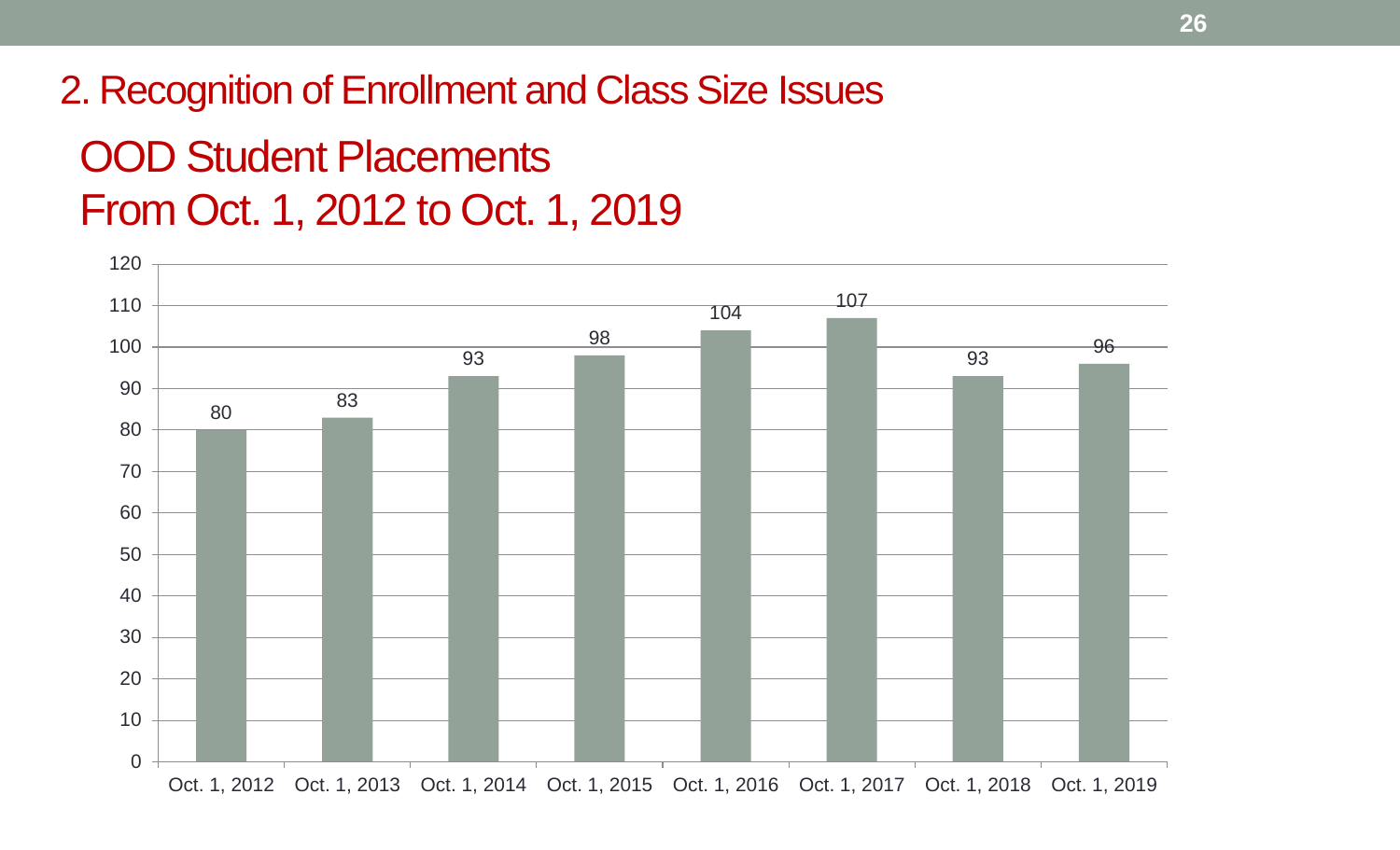# 3. FY21 Budget Planning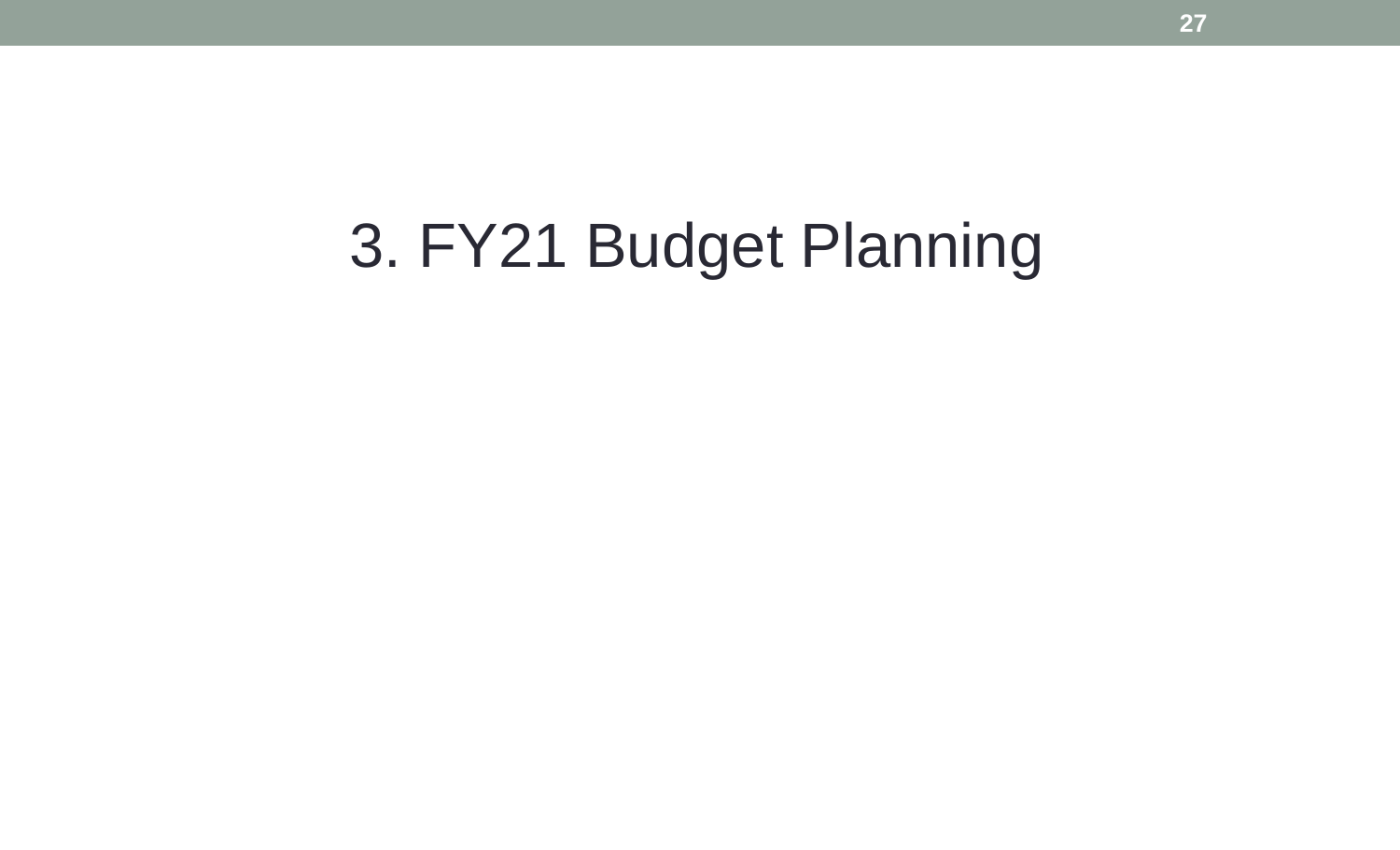- 1. Primary Cost Drivers
- 1.Strategic Plan Based Cost Drivers
	- 1. Student enrollment has increased each year for the past decade
	- 2. Increased enrollment is expected to continue through the 2025-2026 School Year
	- 3. Consistently increasing enrollment for multiple years has resulted in the need for:
		- 1. Addition of professional and support staff
		- 2. Increase in supports for services for mandated costs (Special Education and English Learners)
		- 3. Maintain level of purchases texts/materials/supplies, technology, equipment, furniture, transportation, and support of extracurricular activities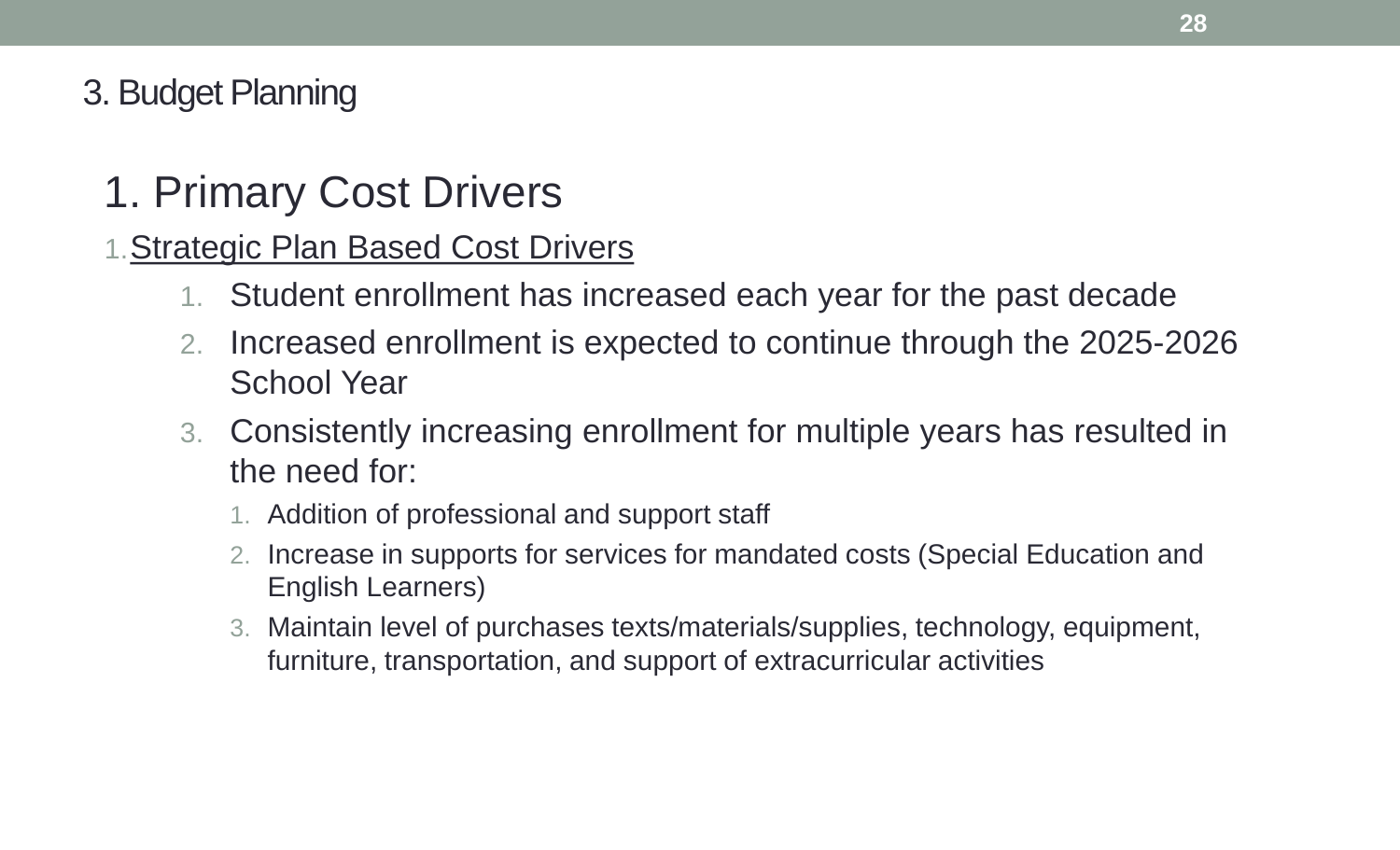# 1. Primary Cost Drivers

### 2.External Cost Drivers

- 1. Health insurance premiums increasing by 4% for FY21 (increases held at 4% due to increases in plan changes for School and Town employees)
- 2. Special Education:
	- 1. An additional \$1,700,00 in out-of-district tuition costs will be charged to CB & IDEA funds expected to be carried over from FY20 to FY21
		- 1. Done to support the overall Town Budget
		- 2. One-time additional offset which is made possible by favorable CB and IDEA allocations in FY20
		- 3. Offset will need to be replenished in the School Department FY22 General Fund Budget
	- 2. Transportation and contracted services are budgeted at the Task Force index factor of a 7% increase over the FY20 Budget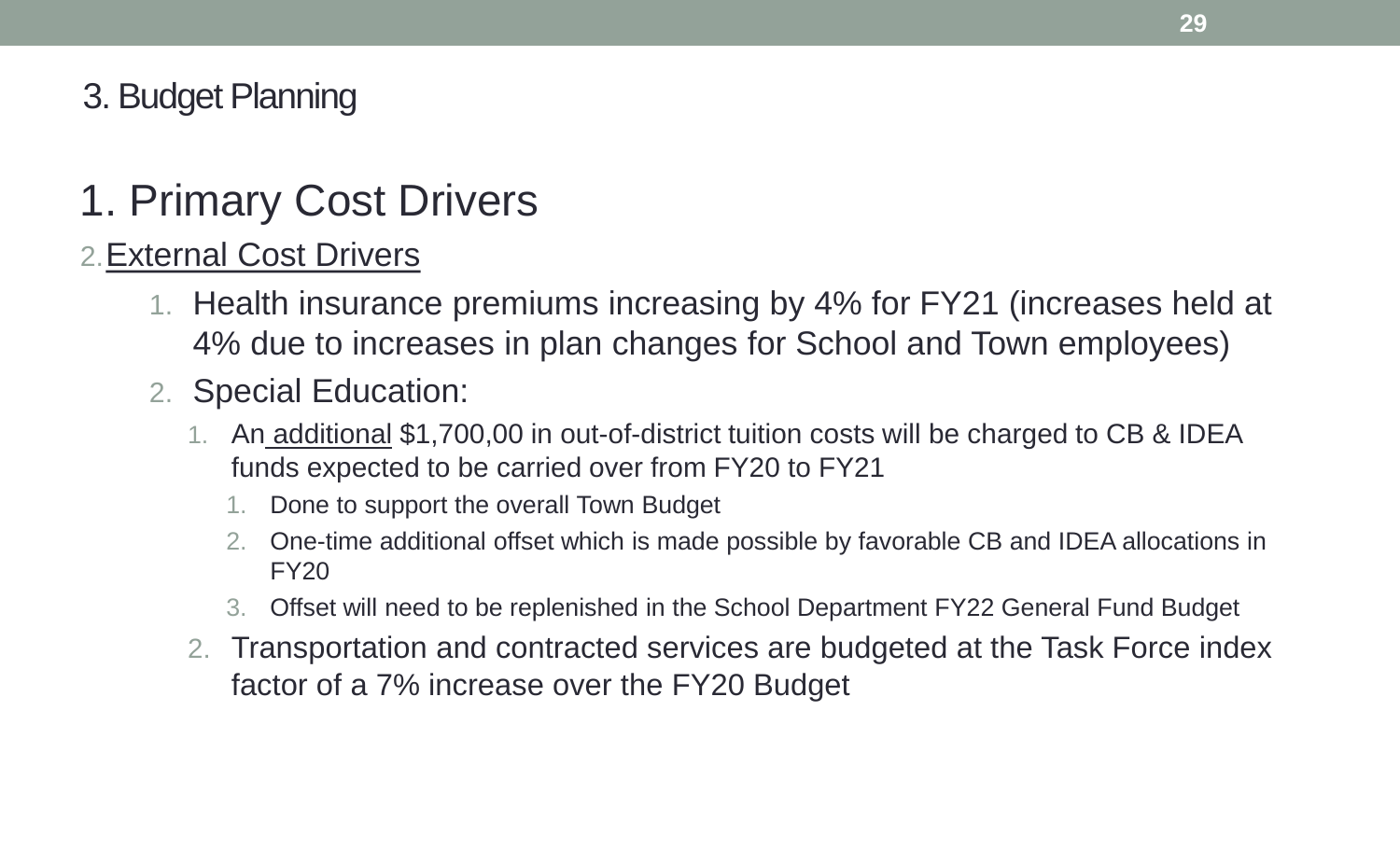# 2. Financial Highlights

- 1.The FY21 School Department Budget includes:
- 2. Amounts rolled-forward from our existing operations, plus
- 3. Additional necessary costs to address strategic plan goals (primarily continued, sustained increasing enrollment), and
- 4. Additional necessary costs for external cost drivers (i.e. Town-wide health insurance rates and Special Education costs)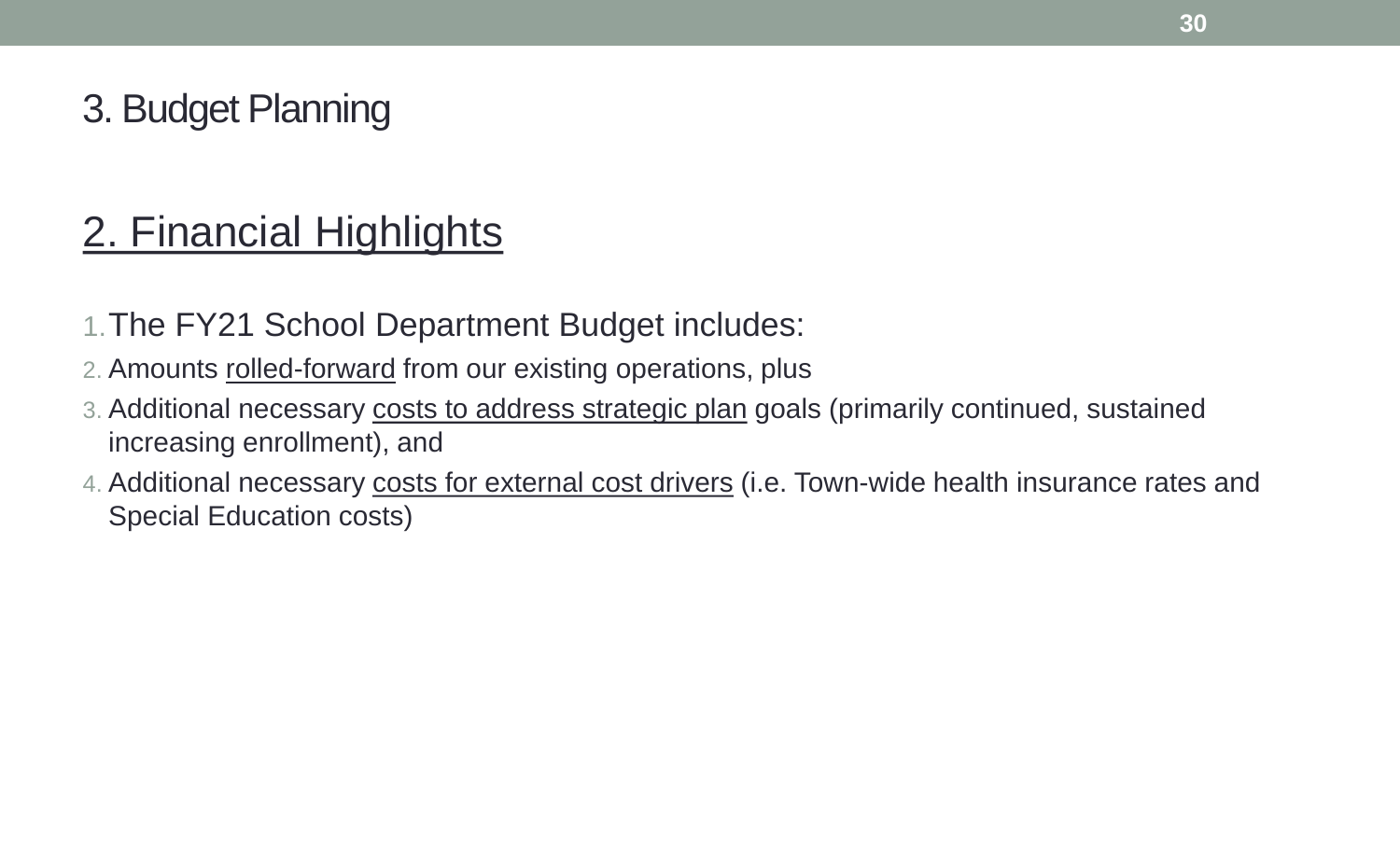### Roll-forward amounts – 3.58% increase over the FY20 Budget

| <b>Budget Category</b>                                       | FY20<br><b>General</b><br>Fund<br><b>Budget</b> | <b>FY21 Roll-</b><br>Forward<br><b>Budget</b> | Change    | $\%$ Change |
|--------------------------------------------------------------|-------------------------------------------------|-----------------------------------------------|-----------|-------------|
| <b>Staff</b>                                                 | 41,210,048                                      | 43,241,141                                    | 2,031,093 | 4.93%       |
| Texts, Supplies, Materials, Equipment, Other                 | 2,218,714                                       | 2,274,182                                     | 55,468    | 2.50%       |
| <b>Busing</b>                                                | 421,440                                         | 462,556                                       | 41,116    | 9.76%       |
| Fringe                                                       | 8,921,328                                       | 8,962,828                                     | 41,500    | 0.47%       |
| Special Education Tuition, Transportation, Contract Services | 7,877,921                                       | 7,877,921                                     |           | $0.00\%$    |

| <b>Totals</b> | 60,649,451 | 62,818,628 | 2,169,177 | $3.58\%$ |
|---------------|------------|------------|-----------|----------|
|               |            |            |           |          |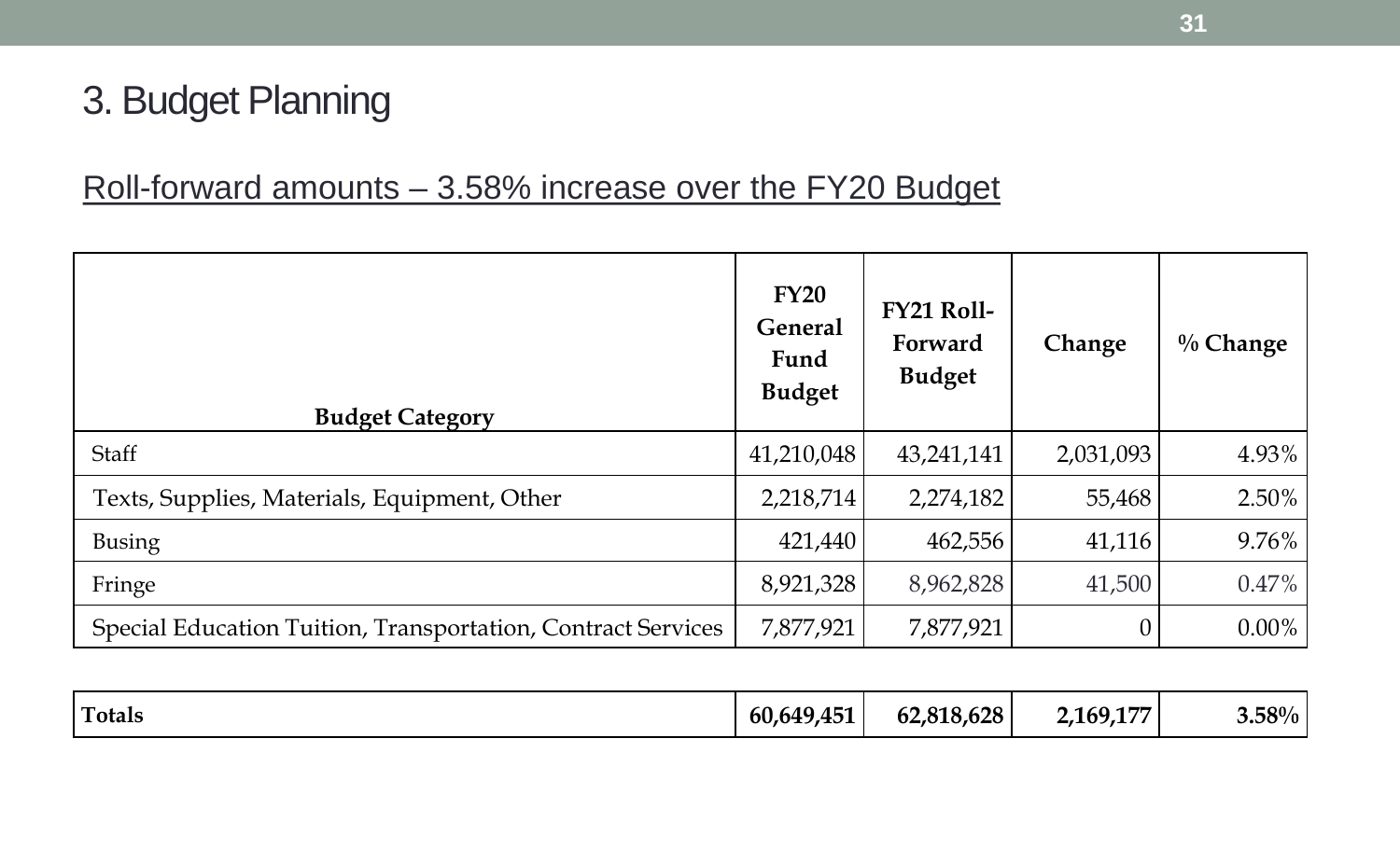### Strategic plan-based costs drivers – Additional 0.80% increase over FY20 Budget

|    |                                                   | <b>Change for</b><br><b>FY21 Budget</b> |
|----|---------------------------------------------------|-----------------------------------------|
| 1. | Positions/enrollment - 5.80 FTEs                  |                                         |
|    | • 2.00 Half-Teaching Team for Grade 6             |                                         |
|    | • 2.00 Half-Teaching Team for Grade 7             |                                         |
|    | · 1.00 High School Science Teacher                | 400,000                                 |
|    | • 0.40 High School World Language Teacher         |                                         |
|    | • 0.40 High School Social Studies Teacher         |                                         |
| 2. | Adding another school bus (for a new total of 10) | 33,917                                  |
| 3. | Health insurance for new positions                | 50,200                                  |
|    | <b>Total Strategic Plan-Based Cost Drivers</b>    | 484,117                                 |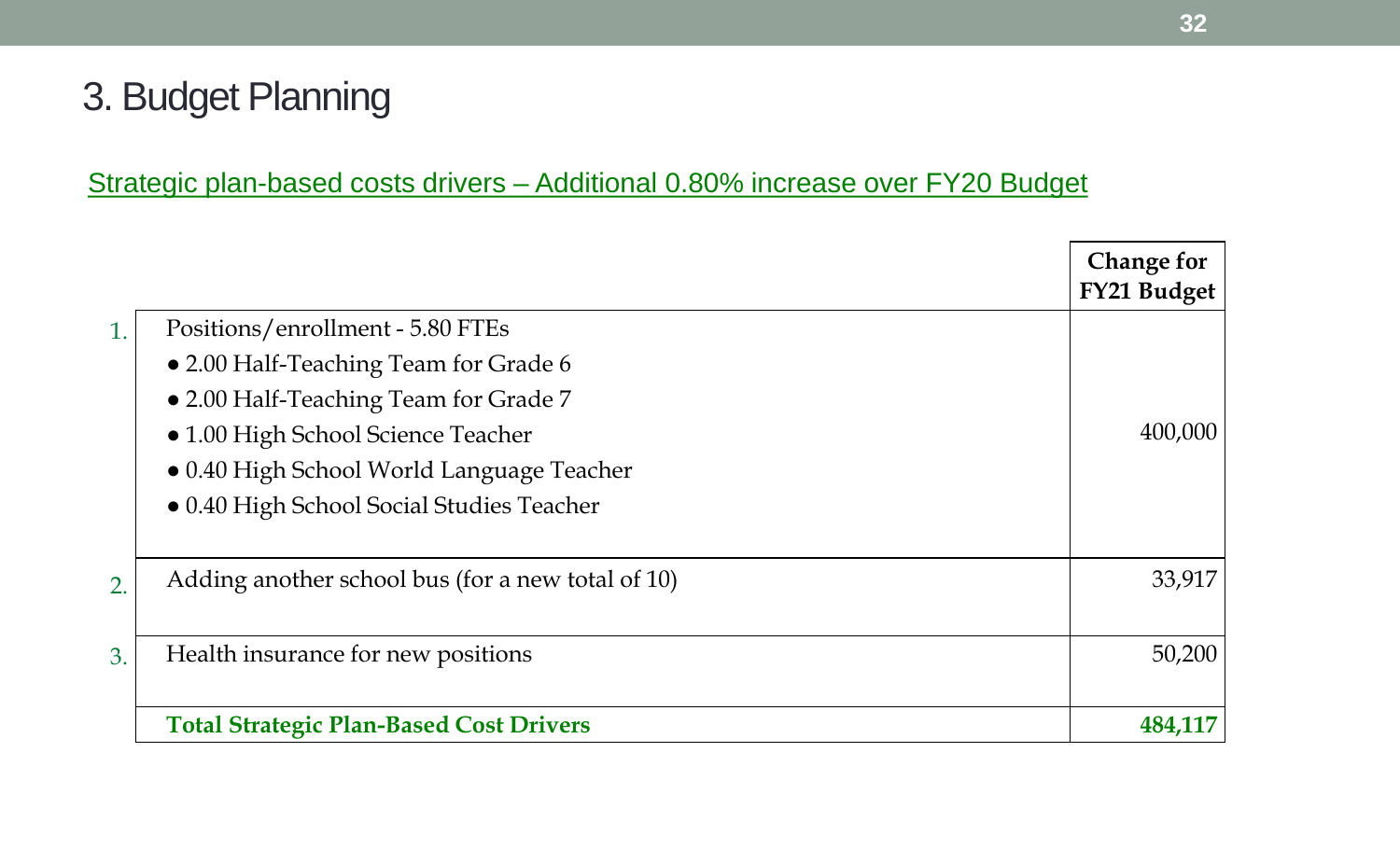### External cost drivers – Additional 1.31% **decrease** over FY20 Budget

|    |                                                                                                                                                                                                                          | <b>Change for</b><br>FY21 Budget |
|----|--------------------------------------------------------------------------------------------------------------------------------------------------------------------------------------------------------------------------|----------------------------------|
| 1. | Health insurance rate increase for all Town Departments - 4%                                                                                                                                                             | 357,773                          |
| 2. | Special Education Tuitions – One-time reduction of 1,700,000 to support<br>overall Town budget; made possible by anticipated FY20 ending CB & IDEA<br>balances (1,700,000 reduction applied after 7% index to FY20 base) | -1,331,347                       |
| 3. | Special Education Transportation – 7% using Town Financial Task Force<br>model                                                                                                                                           | 96,770                           |
| 4. | Special Education Contract Services – 7% using Town Financial Task Force<br>model                                                                                                                                        | 80,500                           |
|    | <b>Total External Cost Drivers</b>                                                                                                                                                                                       | -796,304                         |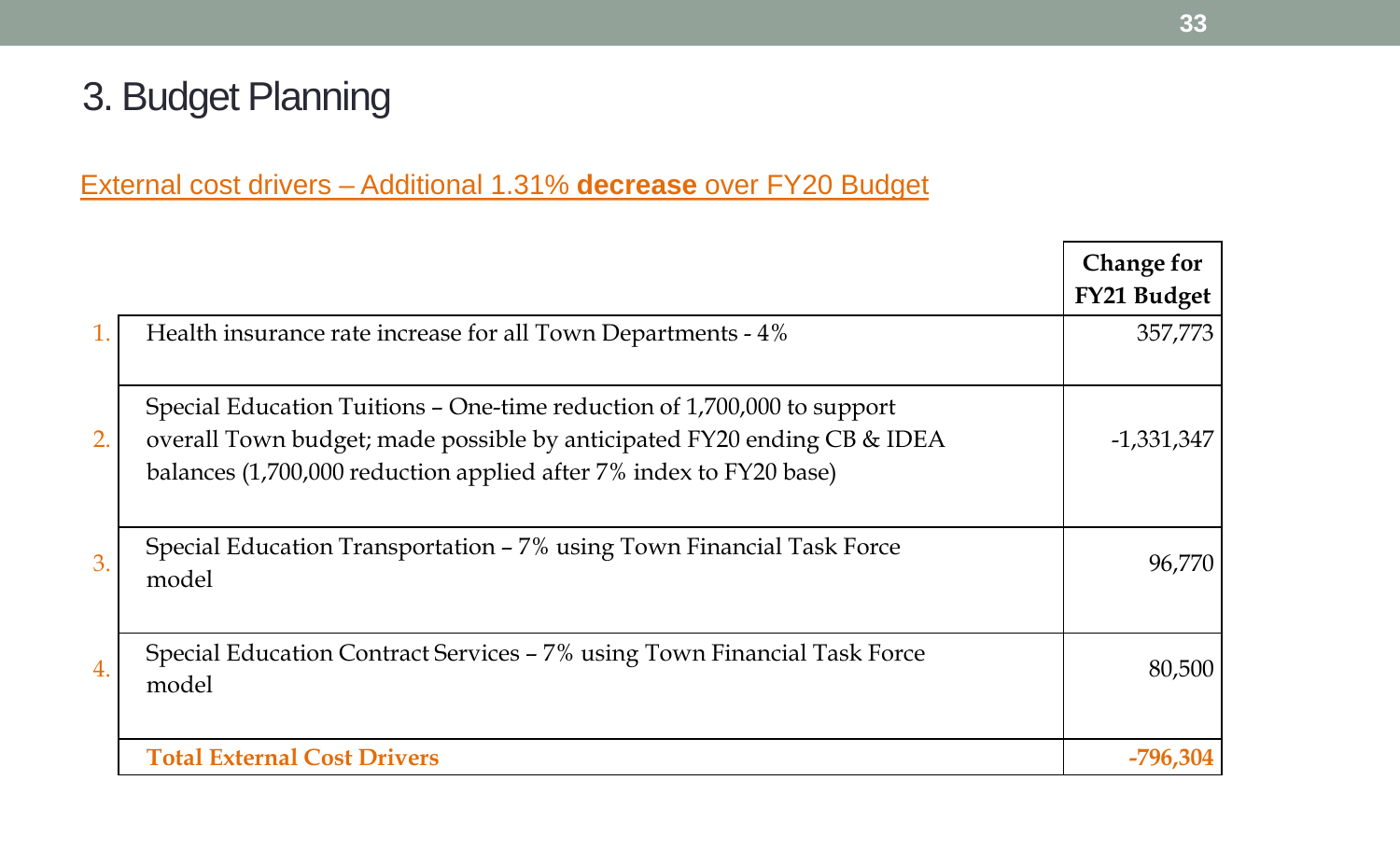### FY21 Total General Fund Budget: Roll-forward amounts plus strategic-plan cost drivers and other cost drivers – 3.06% increase over FY20 Budget

| <b>Budget Category</b>                                                 | FY20<br><b>General</b><br>Fund<br><b>Budget</b> | <b>FY21</b><br>Roll-<br>Forward<br><b>Budget</b> | <b>Strategic</b><br><b>Plan Cost</b><br><b>Drivers</b> | <b>External</b><br>Cost<br><b>Drivers</b> | <b>Total</b><br><b>FY21</b><br><b>General</b><br>Fund<br><b>Budget</b> | Change<br>FY20 to<br><b>FY21</b> | $\%$ Change |
|------------------------------------------------------------------------|-------------------------------------------------|--------------------------------------------------|--------------------------------------------------------|-------------------------------------------|------------------------------------------------------------------------|----------------------------------|-------------|
| <b>Staff</b>                                                           | 41,210,048                                      | 43,241,141                                       | 400,000                                                |                                           | 43,641,141                                                             | 2,431,093                        | 5.90%       |
| Texts, Supplies, Materials, Equipment,<br>Other                        | 2,218,714                                       | 2,274,182                                        | $\overline{0}$                                         |                                           | 2,274,182                                                              | 55,468                           | 2.50%       |
| <b>Busing</b>                                                          | 421,440                                         | 462,556                                          | 33,917                                                 |                                           | 496,473                                                                | 75,033                           | 17.80%      |
| Fringe                                                                 | 8,921,328                                       | 8,962,828                                        | 50,200                                                 | 357,773                                   | 9,370,801                                                              | 449,473                          | $5.04\%$    |
| Special Education Tuition,<br><b>Transportation, Contract Services</b> | 7,877,921                                       | 7,877,921                                        |                                                        | $-1,154,077$                              | 6,723,844                                                              | $-1,154,077$                     | $-14.65\%$  |

| <b>Total FY21 General Fund Budget</b> | $60,649,451$   62,818,628 | 484,117  |           | $-796,304$   62,506,441 | 1,856,990 | $3.06\%$ |
|---------------------------------------|---------------------------|----------|-----------|-------------------------|-----------|----------|
| $\%$ Change over FY20 Budget          | $3.58\%$ $ $              | $0.80\%$ | $-1.31\%$ | $3.06\%$                |           |          |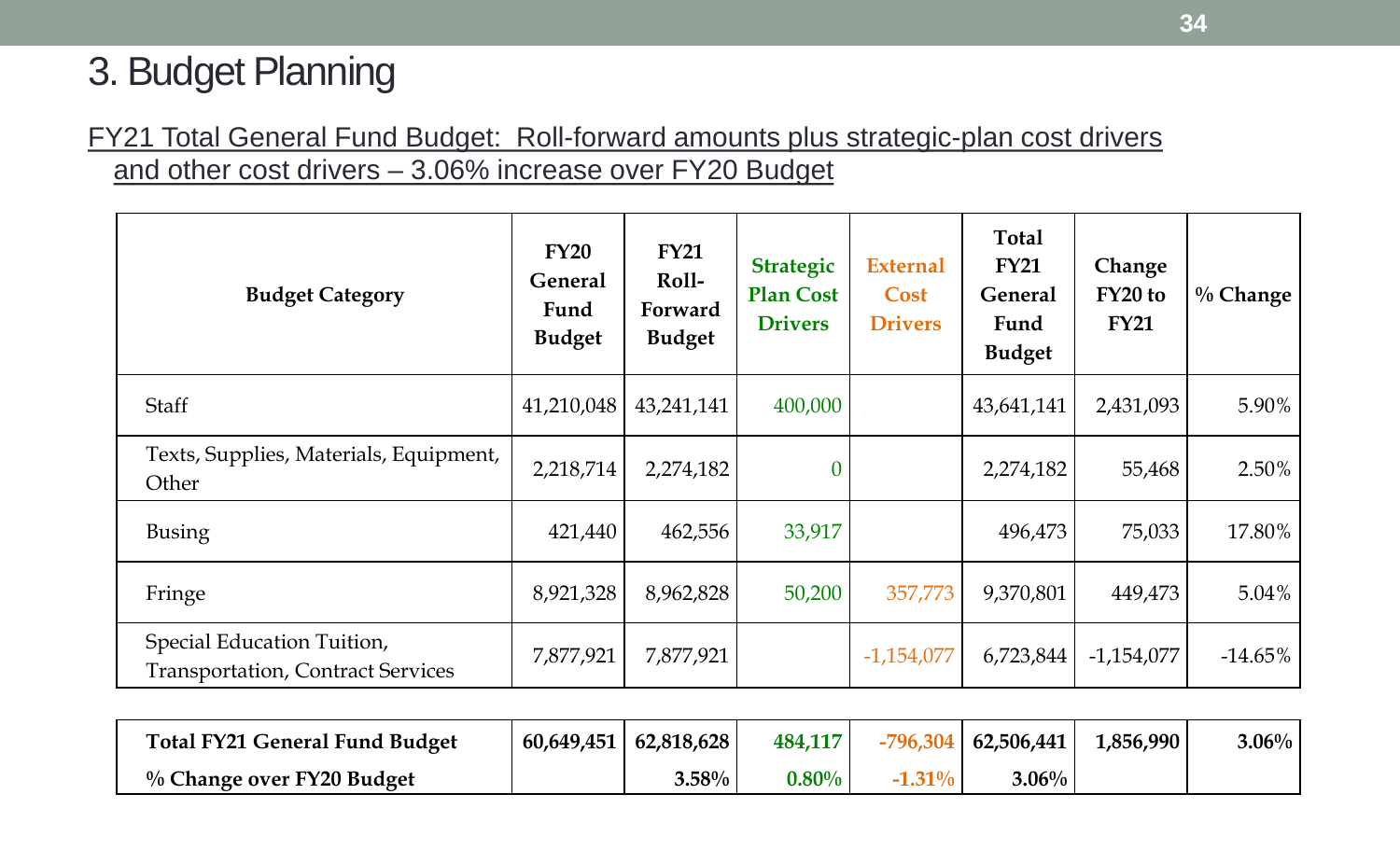**FY21 General Fund Budget Dollar Amount and % of Total by Category Total General Fund Budget of \$62,506,441**

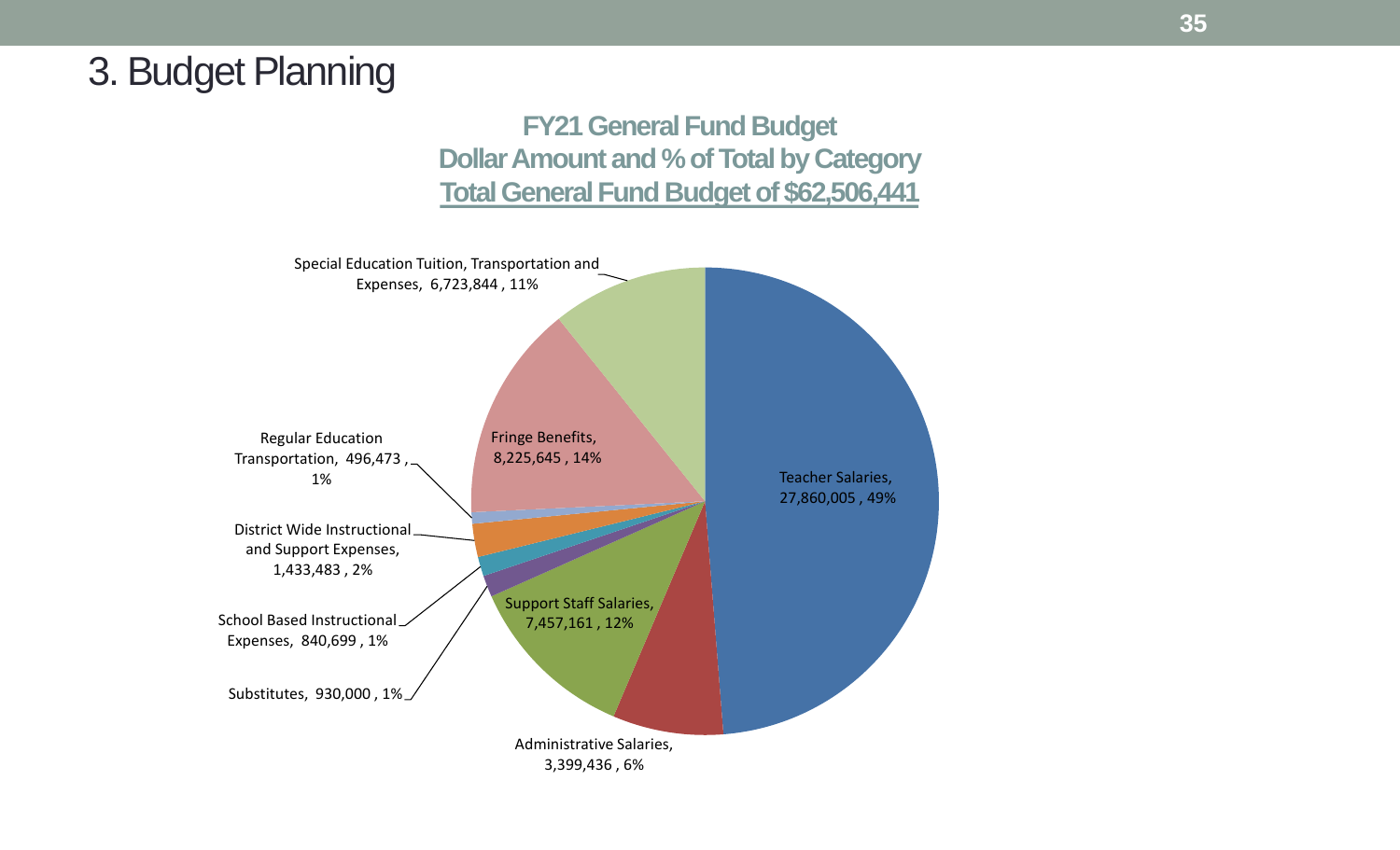# 3. Technical Budget Assumptions

- 1. School General Fund Budget for FY21 is \$62,506,441.
- 2. Five-Year Staff Plan developed to address enrollment, in conjunction with the District Configuration Education Plan.
	- 1. Phase 1 of this plan calls for an additional 15.00 FTEs
	- 2. Based on funding, 5.80 FTEs are included in the FY21 Budget
- 3. Health insurance premiums are budgeted to increase by 4% over FY20 rates (Townwide)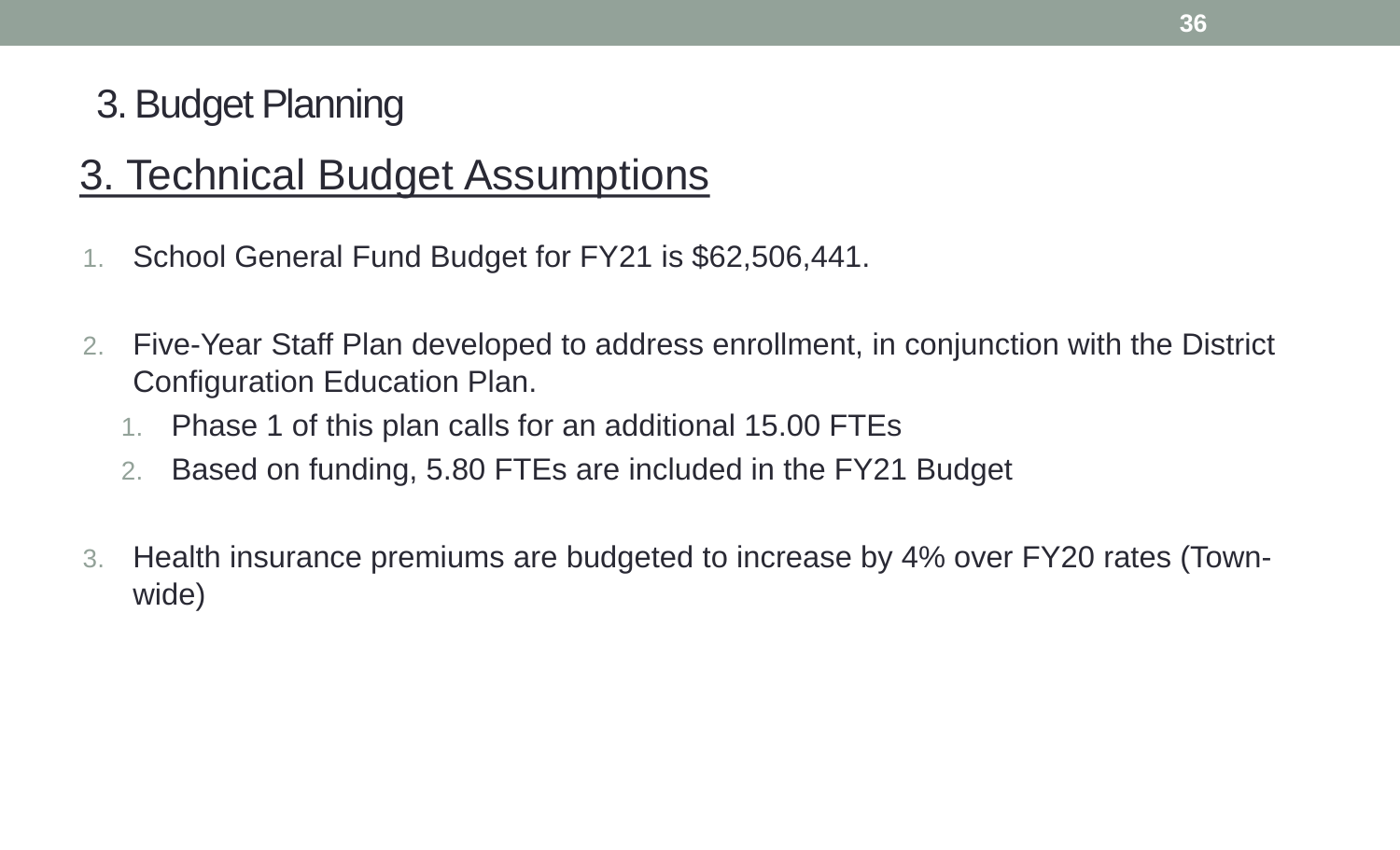- 4. Special Education Tuitions: An additional \$1,700,00 will be charged to CB & IDEA funds expected to be carried over from FY20 to FY21
	- 1. Additional offset is done as a one-time measure to support the overall Town budget
	- 2. Additional offset is only possible due to favorable CB & IDEA allocations in FY20
	- 3. Offset will need to be replenished in the School Department FY22 General Fund Budget
- 5. Special Education Transportation and Contract Services: Budgeted at the FTF index factor of 7% over FY20
- 6. Federal grants budgeted in FY21 as level funded from FY20 plus contractual increases for staff allocated to grants
- 7. User fees will remain the same for FY21
- 8. State Circuit Breaker and IDEA allocations will continue to be used strategically, in accordance with the district's Multi-Year Out-of-District Funding Plan.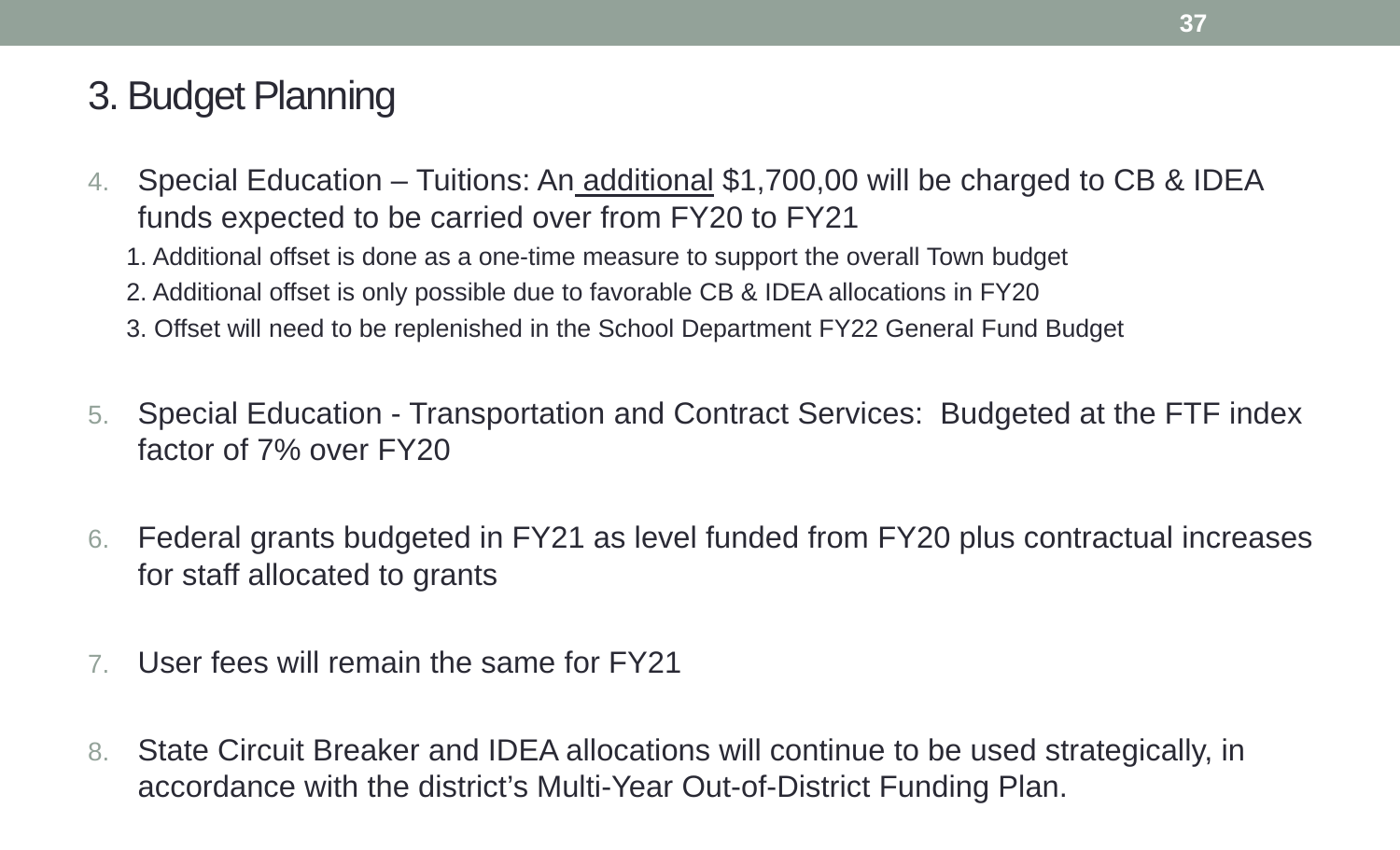# Five Year Staffing Plan, Phase 1 – FY21 (Positions Prioritized)

| <b>Level</b>       | <b>FTE</b>        | Position                            | Category                  | <b>Category Description</b>       |
|--------------------|-------------------|-------------------------------------|---------------------------|-----------------------------------|
| Middle School      |                   | $2.00$   $1/2$ Team - Grade 6       | Ε                         | Enrollment                        |
| Middle School      |                   | $2.00$   $1/2$ Team - Grade 7       | E                         | Enrollment                        |
| <b>High School</b> |                   | 1.00 Science Teacher                | $\boldsymbol{\mathrm{E}}$ | Enrollment                        |
| <b>High School</b> |                   | 0.40   World Language Teacher       | E                         | Enrollment                        |
| <b>High School</b> |                   | $\vert 0.40 \vert$ Social Studies   | E                         | Enrollment                        |
| <b>High School</b> |                   | 1.00 Social Worker                  | S                         | Social-emotional/clinical         |
| District-wide      |                   | $1.00$   Nurse                      | E, M                      | Enrollment, Mandated              |
| District-wide      |                   | $1.00$ ELL Teacher                  | E, M                      | Enrollment, Mandated              |
| Middle School      | 1.00 <sub>l</sub> | <b>Encore Teacher</b>               | E                         | Enrollment                        |
| Elementary         |                   | 2.00   Math Coach                   | A                         | Achievement                       |
| Elementary         |                   | $2.00$ SPED Chair                   | A, E, M                   | Achievement, Enrollment, Mandated |
| Elementary         |                   | 1.00   METCO Elementary Coordinator | A                         | Achievement                       |
| High School        |                   | $0.20$   Chorus                     | $\mathbf{E}$              | Enrollment                        |

#### **Total Phase 1 FTEs 15.00**

**FY21 Total 5.80** 

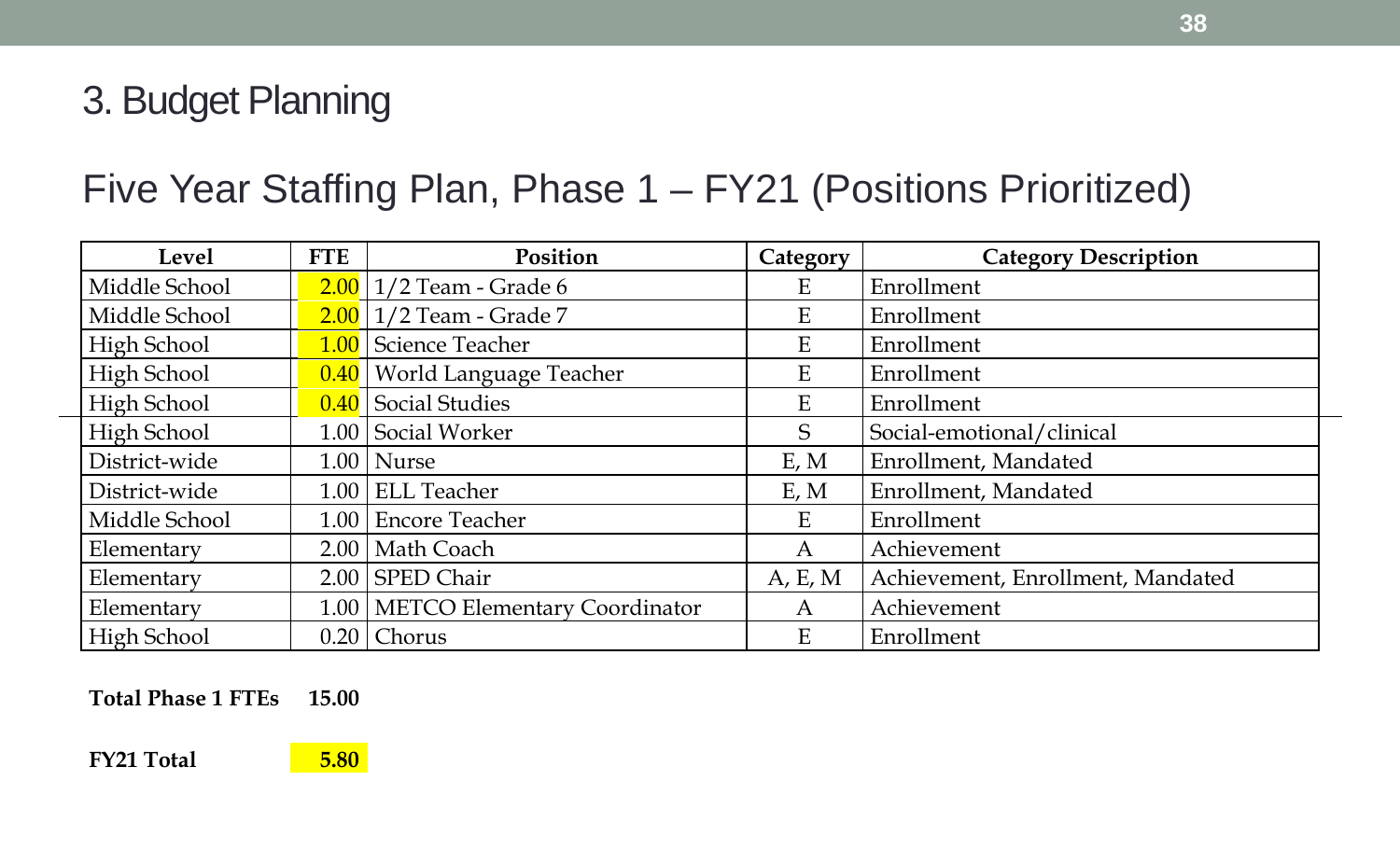# Unknown Variables

- 1. Further increases in student enrollment that may result in additional costs, especially in the areas of EL, Sped, space needs
- 2. Increases or decreases in State and Federal Grants (METCO, Circuit Breaker Reimbursement, IDEA, Title I, Title IIA, etc.) have not yet been determined for FY21
- 3. Impact of overall decrease in Out-of-District (OOD) funding available
- 4. New LABBB credit process
- 5. Ch. 70 process & dollar amount: Current Ch. 70 guidance (Governor's Budget) for FY21 is \$338,163 less than the amount budgeted for FY21